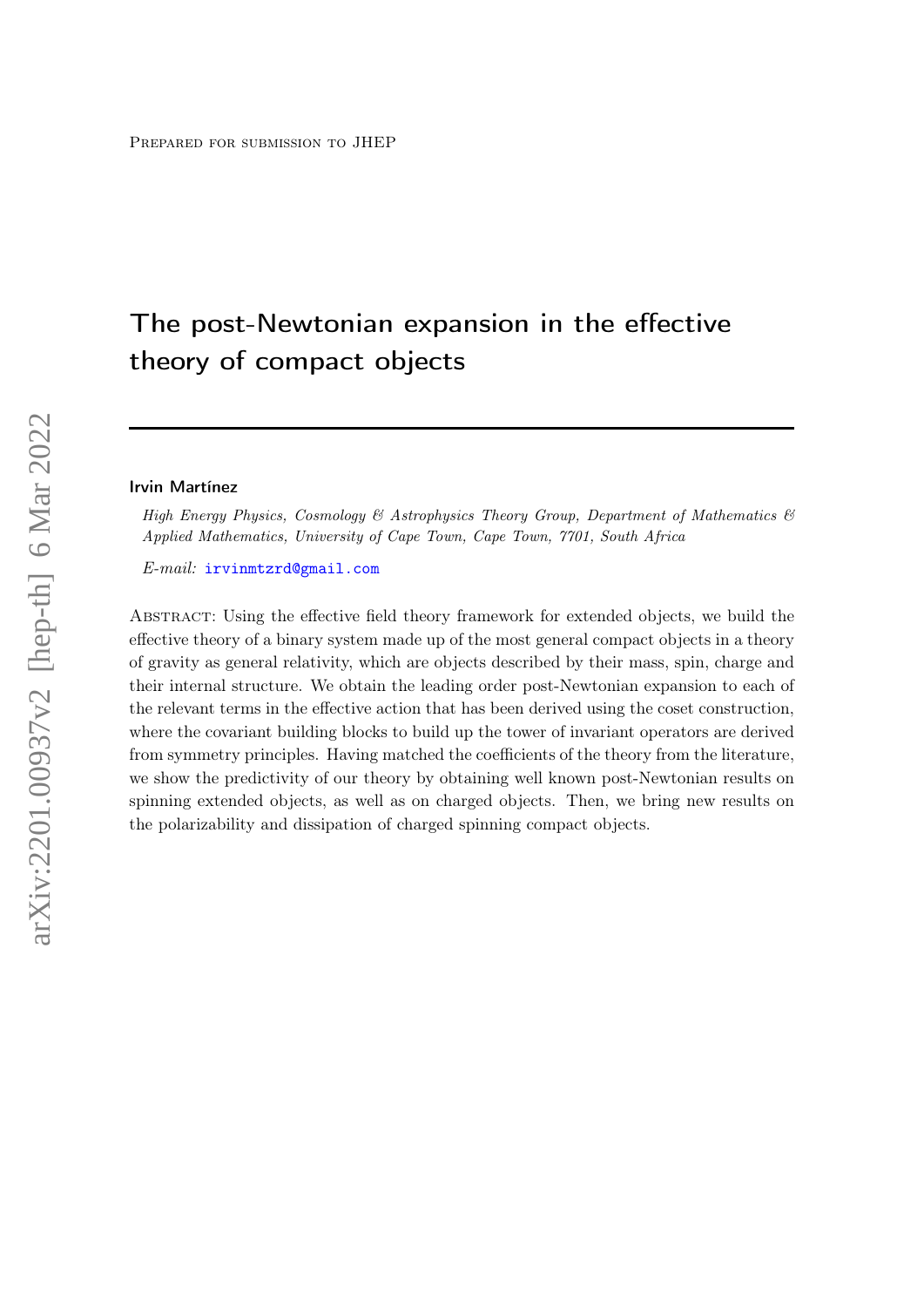# Contents

|   | 1 Introduction                             |                |
|---|--------------------------------------------|----------------|
|   | 2 The effective theory of compact objects  | 4              |
|   | The effective action<br>2.1                | $\overline{4}$ |
|   | 3 Binary inspiral                          | 8              |
|   | 4 The post-Newtonian expansion             | 9              |
|   | Non-relativistic general relativity<br>4.1 | 10             |
|   | The Feynman rules<br>4.2                   | 11             |
|   | Dynamics of compact objects<br>4.3         | 16             |
| 5 | Discussion                                 | 24             |

# <span id="page-1-0"></span>1 Introduction

The detection of gravitational waves (GWs) from compact object binaries [\[1–](#page-25-0)[5\]](#page-25-1) are providing us the opportunity to test fundamental physics in the strong regime of gravity. With an increasing catalog of detected black holes (BHs) and neutron stars (NSs) [\[6,](#page-25-2) [7\]](#page-25-3), and sensitivity improvements of current  $[8]$  and future GW detectors  $[9-11]$  $[9-11]$ , there is a potential to probe the internal structure of the compact objects, which can be achieved by matching the coefficients of the effective theory [\[12\]](#page-26-2) from GW observations [\[13,](#page-26-3) [14\]](#page-26-4).

Hence the need on improving the theoretical and numerical modeling of the dynamics of compact objects. The properties of their internal structure play an important role mostly in the late inspiral phase of the coalescence  $[14]$ , before the plunge and merger (or collision) of the components of the binary. There are different approaches of modeling compact object interactions, and in particular during the inspiral, the dynamics are well described by the post-Newtonian (PN) approximation [\[15\]](#page-26-5), which reproduces the dynamics of the full theory of general relativity to high accuracy until the last stable orbit (LSO) [\[16,](#page-26-6) [17\]](#page-26-7). In the PN expansion, one obtains general relativistic corrections to the dynamics as a perturbative series in terms of the expansion parameter,  $v/c \ll 1$ , with v the relative velocity of the binary. For each *n*-PN order, the expansion of the Lagrangian is of order  $v^{2n}$ .

A very powerful framework that has led to the derivation of many new results on the dynamics of binary systems, is the effective field theory (EFT) for extended objects in nonrelativistic general relativity [\[18,](#page-26-8) [19\]](#page-26-9). In this worldline effective theory, extended objects are treated as point particles, with their properties and internal structure encoded in higher order invariant operators that are allowed by the symmetries of the objects. Within this framework, it is possible to build a tower of EFTs [\[20\]](#page-26-10), which follows a clear hierarchy of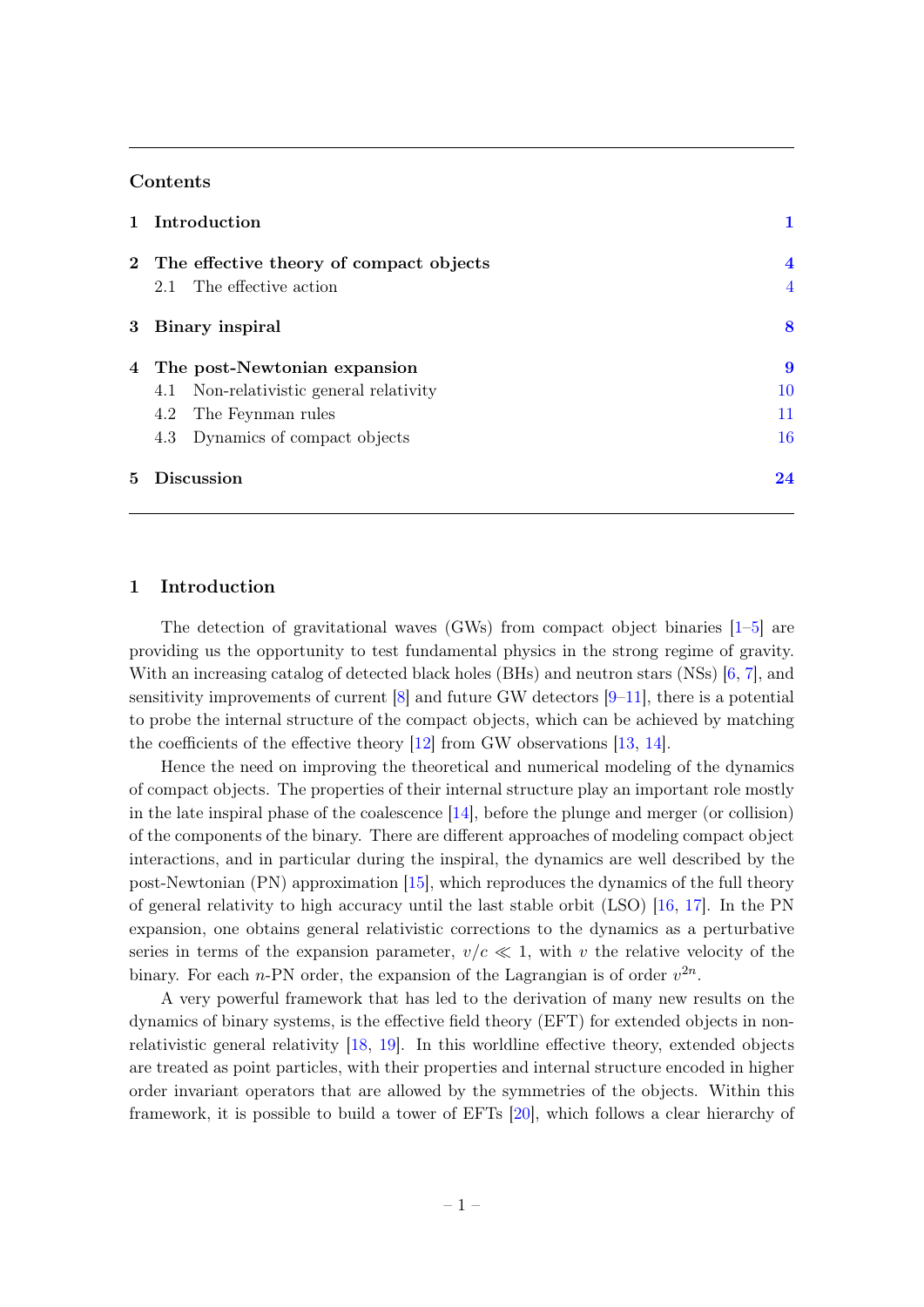scales:  $\ell \ll r \ll \lambda$ , with  $\ell$ , the radius of the compact object, r, the orbital separation of the binary, and  $\lambda = r/v$ , the wavelength of the GW radiation [\[18\]](#page-26-8). In this EFT approach, given the hierarchy of scales, we can organise the PN expansion in a systematic way by using the usual diagrammatic tools from EFTs.

Since the introduction of the EFT for extended objects, in which finite size [\[18\]](#page-26-8) and dissipative effects [\[19\]](#page-26-9) are taken into account for non-spinning objects, the framework has gone through a remarkable progress in the past few years. For instance, it was shown in [\[21\]](#page-26-11), that the computations simplifies by considering the time dimension as compact, and parametrizing the gravitational interaction in terms of non-relativistic fields. Furthermore, spinning [\[22–](#page-26-12)[24\]](#page-26-13) and charged [\[12,](#page-26-2) [25\]](#page-26-14) objects were introduced, and the effective theory that describes the long wavelength gravitational radiation from compact binary systems was derived  $[26]$ <sup>[1](#page-2-0)</sup>. Tidal effects for spinning objects were considered in  $[22, 23, 27]$  $[22, 23, 27]$  $[22, 23, 27]$  $[22, 23, 27]$  $[22, 23, 27]$ , while dissipative effects for slowly spinning in [\[27,](#page-26-17) [28\]](#page-26-18), and for maximally spinning in [\[29\]](#page-27-0). Charged spinning compact objects were introduced in [\[12\]](#page-26-2), in which the polarizability and the electromagnetic dissipation of the charged spinning objects are considered as well. Nevertheless, in the latter, only a formulation of the effective theory containing such effects is made.

Therefore, the purpose of this work is to obtain the leading order (LO) PN expansion of the theory of charged spinning compact objects derived from the coset construction [\[12\]](#page-26-2), which has not been done elsewhere. In this effective theory, the covariant building blocks are derived by recognizing the symmetry breaking pattern that a compact object generates, from which we can build the invariant operators to build the effective action. Within this procedure, the coefficients of the derived effective action from a coset are to be matched from the known full theory, and ultimately from observations. In [\[12\]](#page-26-2), we have matched the coefficients from the known theories [\[18,](#page-26-8) [19,](#page-26-9) [22,](#page-26-12) [23,](#page-26-16) [25,](#page-26-14) [29\]](#page-27-0), which allows us to show the predictivity of our theory.

To connect to the results of the PN expansion for spinning extended objects [\[22,](#page-26-12) [23,](#page-26-16) [30\]](#page-27-1), we introduce the spin degree of freedom as the conjugate of the relativistic angular velocity, and show that from construction, our effective theory contains all the necessary ingredients to obtain the well known LO results. After recovering such results on spinning objects, by including the invariant operators corresponding to the corrections due to the electrodynamics, we re-derive the 1 PN correction to the interaction of charged point particles in curved space-time [\[25\]](#page-26-14) in terms of non-relativistic fields, which simplifies the computation. Then, by considering the internal structure of an extended object in an external electromagnetic field, we bring new LO PN results on the polarizability and dissipation of charged spinning compact objects.

Although in our work we have focused mostly on the LO corrections of the different effects that play a role in the dynamics, the EFT framework for extended objects [\[18,](#page-26-8) [19\]](#page-26-9) has been extensively used to obtain the state of the art results of the PN expansion. Before the introduction of the EFT for extended objects, the first PN correction dates back to Einstein [\[31\]](#page-27-2), and extraordinary efforts led to the obtention of the 3 PN expansion to the dynamics

<span id="page-2-0"></span> $1$ non-spinning BH electrodynamics were first considered in [\[18,](#page-26-8) [19\]](#page-26-9), in which charge is neglected, but the polarizability and dissipative effects are taken into account.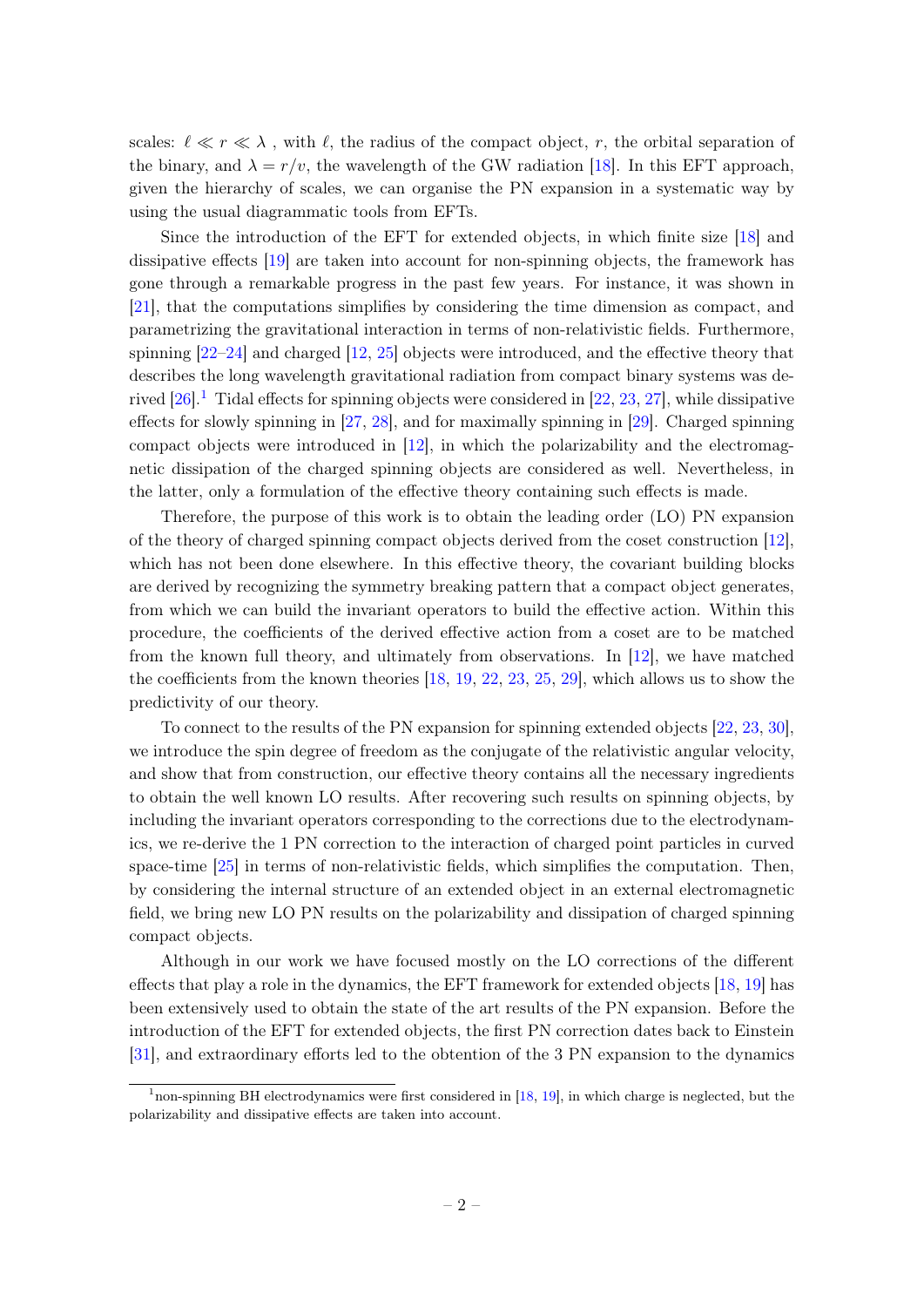without spin [\[15\]](#page-26-5), but the computation of higher order terms became very challenging.

Then, within the EFT framework, the known results up to 3 PN order were reproduced [\[32\]](#page-27-3), and new results for the 4 PN [\[32,](#page-27-3) [33\]](#page-27-4) and 5 PN [\[34\]](#page-27-5) corrections to the dynamics were derived. On spinning objects, the PN contributions from the spin-orbit and spin-spin coupling were derived [\[22\]](#page-26-12), which received further corrections in [\[23,](#page-26-16) [35–](#page-27-6)[39\]](#page-27-7). The current state of the art of the PN expansion for spinning objects is the complete 4 PN corrections [\[30\]](#page-27-1), and partial results up to 5 PN order [\[40](#page-27-8)[–43\]](#page-27-9). The PN expansion for charged objects was considered until recently [\[25\]](#page-26-14), in which partial results of the 1 PN correction were derived. A review on the PN expansion using EFT can be found in [\[44,](#page-27-10) [45\]](#page-27-11).

Our work should be seen as an application of the effective theory derived in [\[12\]](#page-26-2), and has the purpose of, altogether with [\[12\]](#page-26-2), building an intuitive understanding of the derivation of the relevant effects that play an important role in the dynamics of compact object interactions. By establishing the connection between the effective theories derived using the coset construction [\[12,](#page-26-2) [24\]](#page-26-13), to the ones currently used for obtaining state of the art PN results [\[18,](#page-26-8) [19,](#page-26-9) [22,](#page-26-12) [23,](#page-26-16) [25,](#page-26-14) [30\]](#page-27-1), and showing its equivalence, we have elucidated on the foundations of not only the PN expansion, but in general of the effective theory that describes the allowed compact objects in the theory of general relativity.

Whether or not charged BHs in binary systems exists in nature remains an open question. Although in the literature has been argued that such objects will tend to be electrically neutral, it is well known that a BH with an accretion disk can generate a strong magnetic field [\[46\]](#page-27-12). Moreover, NSs with strong magnetic fields have been observed with light [\[47\]](#page-27-13), known as magnetars or pulsars. Nevertheless, the theoretical implementation of electromagnetic charge into the currently used frameworks for gravitational waveform extraction for coalescing binaries has not been fully explored. Therefore, in the light of a high number of upcoming GW observations, our results on the internal structure of electromagnetically charged spinning compact objects, shed light onto probing what can be found in nature.

The outline of this paper is the following. In section [2,](#page-4-0) we introduce the EFT and the building blocks derived in [\[12\]](#page-26-2), to then transform from the proper to the lab frame, in which the PN expansion is computed. In section [3,](#page-8-0) we build up the effective theory of a binary system following the hierarchy scales of an inspiraling binary made up of compact objects. In section [4,](#page-9-0) we parametrize our effective theory in a non-relativistic parametrization, and extract the relevant Feynman rules to obtain the dynamics. Then, we show the predictivity of our theory by computing the relevant Feynman diagrams to recover well known results, and then derive new results on the internal structure of charged spinning compact objects. Finally, in section [5,](#page-24-0) we discuss our results and conclude.

Our conventions are the same as in [\[12,](#page-26-2) [24\]](#page-26-13), in which the indices,  $\mu, \nu, \sigma, \rho, \ldots$ , denote spacetime indices, the indices,  $a, b, c, d...$ , denote Lorentz indices, and the indices,  $i, j, k, l, \ldots$ , denote the spatial components of Lorentz indices. Our metric signature is  $\eta_{ab} = \text{diag}(-1, +1, +1, +1)$ . We work with units  $c = 1$ , and when relevant, we include the  $c$  factor at the end of the computation to stress the PN order at which effects enter into the dynamics.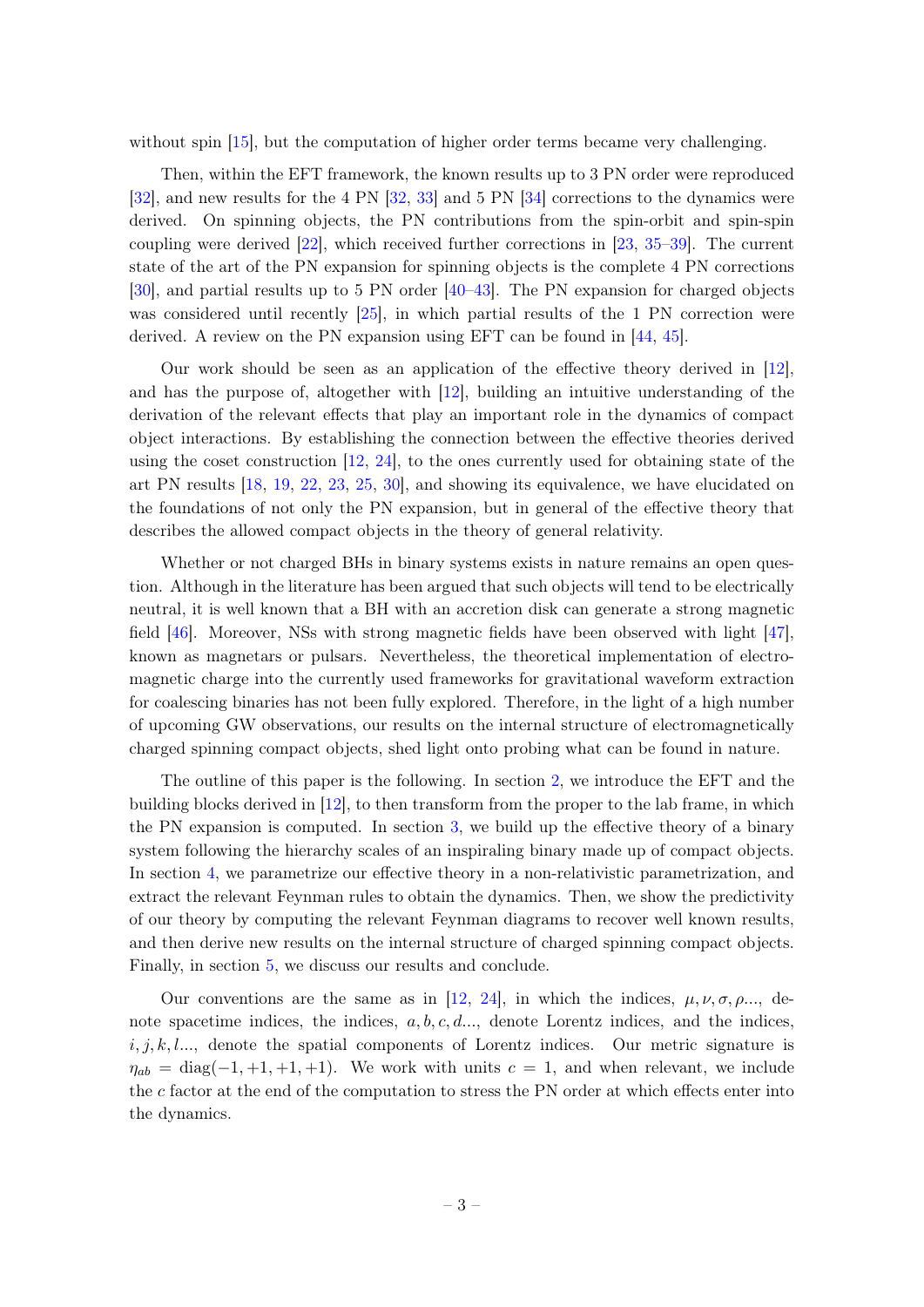# <span id="page-4-0"></span>2 The effective theory of compact objects

Using the coset construction  $[48, 49]$  $[48, 49]$  $[48, 49]$  in the framework of the EFT for extended objects [\[18,](#page-26-8) [19,](#page-26-9) [24\]](#page-26-13), in [\[12\]](#page-26-2) we have built the leading order, eletric-like parity, effective action for charged spinning compact objects, taking into account for the internal structure, such as the polarizability, tidal deformation and dissipation. The key idea in modeling compact objects as an EFT is that we can treat them as point particles, with the properties and internal structure encoded in higher order operators allowed by the symmetries of the compact object.

In the proper frame, this is represented by the effective action

<span id="page-4-2"></span>
$$
S_{CO} = \int d\tau \left\{ -mc^2 + \sum_n c_n \tilde{\mathcal{O}}_n \right\},\tag{2.1}
$$

with  $\tau$ , the proper time, and where the first term describes a relativistic point particle with mass,  $m$ , and the second term, the sum over all possible higher order corrections. The coefficients,  $c_n$ , are the Wilson coefficients of the effective theory that are to be matched from the full known theory, and ultimately from GW observations. The invariant operators,  $\tilde{\mathcal{O}}_n$ , constitute the higher order corrections that are allowed by the symmetries, which take into account for the properties and internal structure of the extended object. These operators can be built from the covariant building blocks that are derived using the coset construction, by identifying the symmetry breaking pattern that such object generates [\[12,](#page-26-2) [24\]](#page-26-13). The sum is in principle infinite, and can be cut-off to the desired accuracy.

The effective action in eq.  $(2.1)$ , is the one particle EFT in which the scale of the single compact object, determined by its radius,  $\ell$ , has been removed. All the UV physics are encoded in the coefficients,  $c_n = c_n(\ell)$ , while the operators,  $\tilde{\mathcal{O}} = \tilde{\mathcal{O}}(r)$ , will depend on the scale of the effective theory,  $r$ , the orbital scale of the binary. Therefore, the terms in the effective action scale as powers of,  $\ell/r$ , and in the non-relativistic limit, as powers of,  $v/c$ , with  $v$ , the relative velocity of the binary, from which we can obtain the PN order at which each of the terms enters into the dynamics. The coefficients used in this paper have been identified in [\[12\]](#page-26-2) from [\[18,](#page-26-8) [19,](#page-26-9) [22,](#page-26-12) [23,](#page-26-16) [25,](#page-26-14) [50\]](#page-28-2).

#### <span id="page-4-1"></span>2.1 The effective action

The effective action for charged spinning compact objects derived in [\[12\]](#page-26-2), has been constructed in the proper frame. For the purpose of computing the PN expansion and expanding over the velocity,  $v$ , the action in the lab frame is needed. Therefore, we start by pointing out the covariant building blocks and basic ingredients of the theory in the proper frame, and then transform to the lab frame. For the detailed derivation of the effective action we refer the reader to [\[12\]](#page-26-2), in which the covariant building blocks that are used to construct the tower of invariant operators are derived in detail.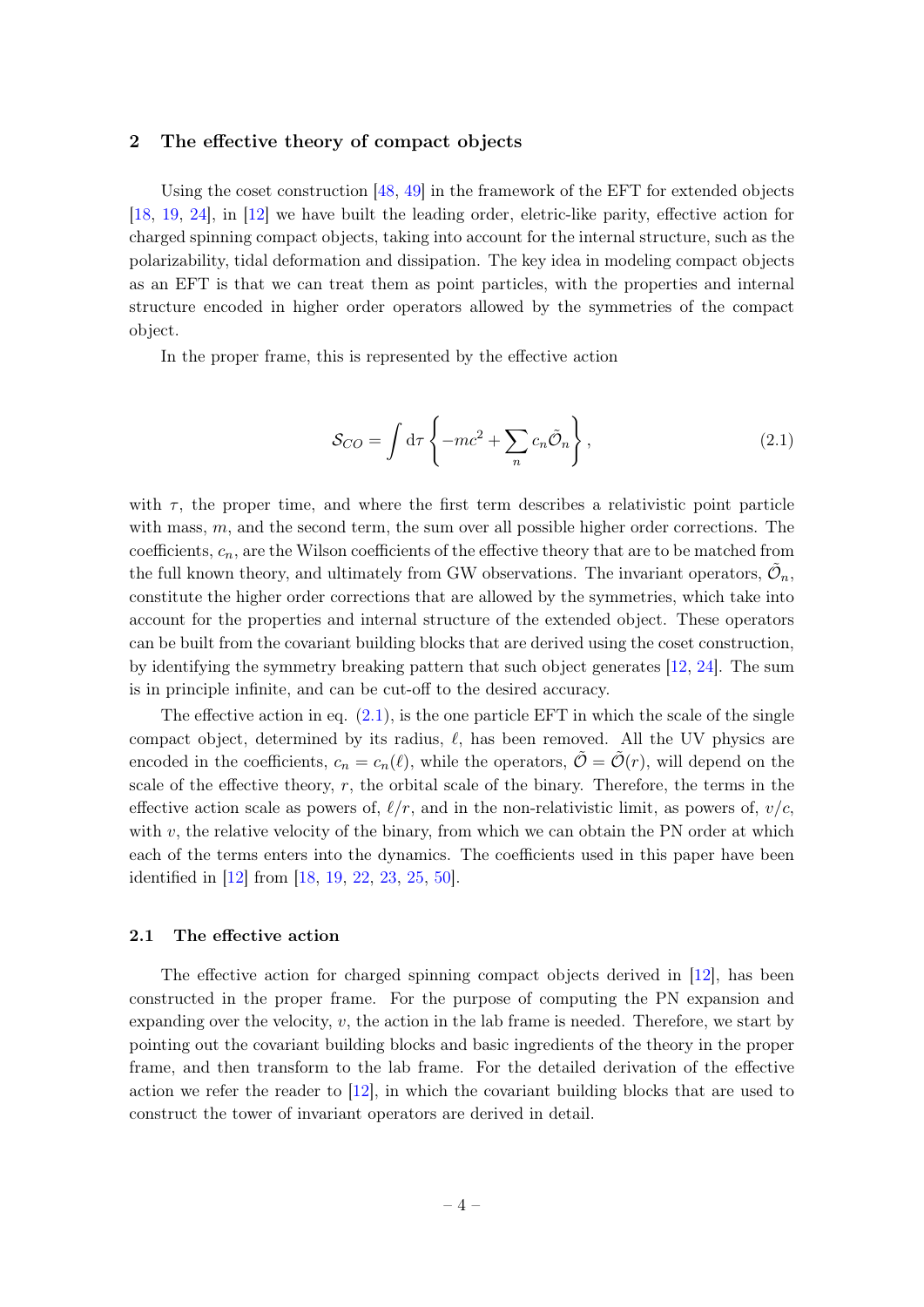## The proper frame

In the proper frame of the object, the effective action that describes the most general compact object allowed in a theory of gravity as general relativity, which can be charged and spinning, is expressed as

<span id="page-5-1"></span><span id="page-5-0"></span>
$$
\mathcal{S}_{eff} = \mathcal{S}_{CO} + \mathcal{S}_0,\tag{2.2}
$$

with  $S_0$ , the interaction Einstein-Maxwell action,

$$
S_0 = \int \sqrt{-g} \, d^4x \left\{ -\frac{1}{4\mu_0} F_{\mu\nu} F^{\mu\nu} + \frac{1}{16\pi G} R + \dots \right\},\tag{2.3}
$$

with  $F_{\mu\nu} = \partial_{\mu}A_{\nu} - \partial_{\nu}A_{\mu}$ , the electromagnetic field tensor, and R, the Ricci scalar. The worldline point particle action that describes the compact object,  $S_{CO}$ , reads [\[12\]](#page-26-2)

$$
\mathcal{S}_{CO} = \int d\tau \left\{ -mc^2 + q\tilde{A}_a \tilde{u}^a + \frac{I}{4} \tilde{\Omega}_{ab} \tilde{\Omega}^{ab} + I \tilde{\Omega}_{ab} \tilde{a}^a \frac{\tilde{u}^b \tilde{u}_0}{\tilde{u}^2} \right.\n+ n_{q,\Omega} \tilde{\Omega}_a \tilde{E}^a + n_{g,\Omega} \tilde{\Omega}_a \tilde{\Omega}_b \tilde{E}^{ab} + n_q \tilde{E}_a \tilde{E}^a \right.\n+ n_g \tilde{E}_{ab} \tilde{E}^{ab} + \tilde{E}_a \tilde{\mathcal{P}}^a + \tilde{E}_{ab} \tilde{\mathcal{P}}^{ab} + \dots \right\},
$$
\n(2.4)

with,  $\tilde{u}^a$ , the velocity of the object,  $\tilde{\Omega}_{ab}$ , the relativistic angular velocity, and  $\tilde{A}_a$ , the gauge field of electromagnetism. The electric like parity tensors,  $\tilde{E}_a$  and  $\tilde{E}_{ab}$ , correspond to the electromagnetic dipolar and gravitational quadrupolar moment respectively. The composite operators,  $\tilde{\mathcal{P}}^a$  and  $\tilde{\mathcal{D}}^{ab}$ , encode the dissipative degrees of freedom. The action describing the compact object, lives in the worldline, while the underlying theory, eq. [\(2.3\)](#page-5-0), lives in the bulk.

The first three terms of eq. [\(2.4\)](#page-5-1) describes the LO correction of a charged spinning point particle, with mass, m, charge, q, moment of inertia I, and angular velocity,  $\tilde{\Omega}^{ab}$ . The fourth term is a higher order correction to the spin which is necessary for a correct description of the dynamics at the order that we consider. The first term in the second line is a spin correction due to the electromagnetic coupling, while the second term is a spin correction due to gravity. The last term of the second line corresponds to the coupling between electromagnetism and the ensuing dipole, while the first term in the last line corresponds to the coupling between gravity and the ensuing quadrupole. The last two terms couple the degrees of freedom which are responsible for the electromagnetic and gravitational dissipation during an interaction.

All the terms from the second and third line, encode the fact that a compact object is not truly a point particle, and therefore are finite-size corrections [\[18,](#page-26-8) [19\]](#page-26-9). We refer to the size effects due to gravity as tidal effects, while for the ones due to electromagnetism, we refer as polarization effects. The internal structure of the compact object is encoded in the coefficients of the theory,  $n_q$ ,  $n_q$ ,  $n_q$ , and  $n_{g,\Omega}$ , and the coefficients,  $c_q$  and  $c_g$ , which come from the operators that encode the dissipative effects. The explicit expressions of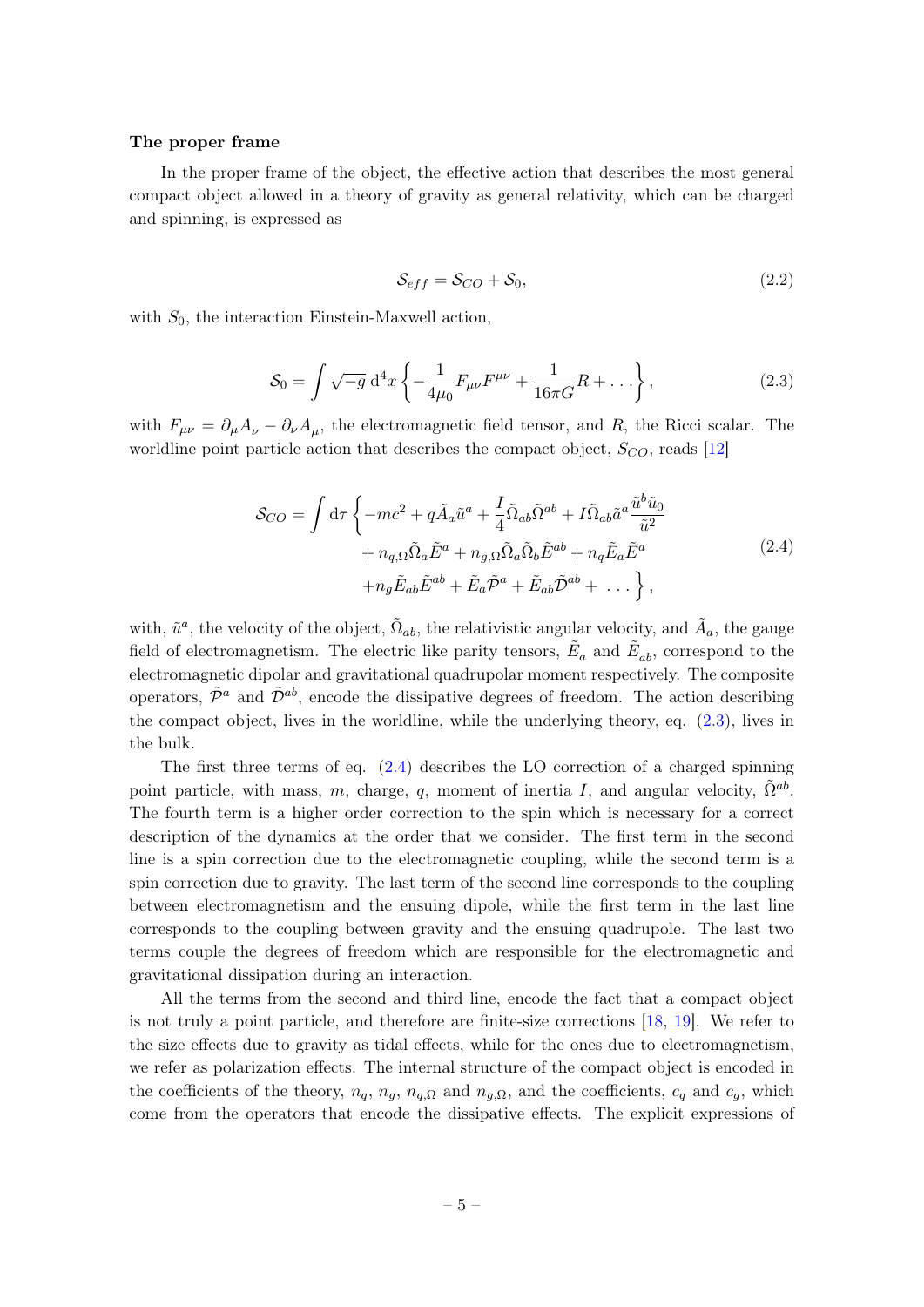the operators due to dissipative effects with their coefficients, which we show below, can be obtained using the in-in formalism [\[51\]](#page-28-3). These coefficients, as well as the ones from the corrections from the first line,  $n_{\Omega} = I/4$  and  $n_{\Omega,a} = I$ , have been identified from the literature in [\[12\]](#page-26-2).

The explicit expressions of the covariant building blocks included in the effective action reads [\[12\]](#page-26-2)

$$
\tilde{u}^a = \partial_\tau x^a,\tag{2.5}
$$

$$
\tilde{A}^a = \Lambda_b{}^a A^b = \Lambda_b{}^a e^b_\mu A^\mu,\tag{2.6}
$$

$$
\tilde{a}^a = \partial_\tau \tilde{u}^a + \tilde{u}^\mu \omega_\mu{}^{ab} \tilde{u}_b \tag{2.7}
$$

$$
\tilde{\Omega}^{ab} = \Lambda_c{}^a (\eta^{cd} \partial_\tau + \tilde{u}^\mu \omega_\mu{}^{cd}) \Lambda_d{}^b,\tag{2.8}
$$

$$
\tilde{E}^a = \tilde{F}^{ab}\tilde{u}_b,\tag{2.9}
$$

$$
\tilde{E}^{ab} = \tilde{W}^{acbd} \tilde{u}_c \tilde{u}_d,\tag{2.10}
$$

<span id="page-6-1"></span><span id="page-6-0"></span>
$$
\tilde{P}^a = ic_q \dot{\tilde{E}}^a,\tag{2.11}
$$

$$
\tilde{\mathcal{D}}^{ab} = ic_g \dot{\tilde{E}}^{ab},\tag{2.12}
$$

with  $A_\mu$ , being invariant under the gauge transformation,  $A_\mu \to A_\mu + \partial_\mu \xi$ , and  $\tilde{\Omega}^{0i} = \tilde{a}^0 = 0$ , by definition. The relativistic angular velocity can be expressed in terms of the epsilon tensor,  $\tilde{\Omega}_{ab} = \epsilon_{abc} \tilde{\Omega}^c$ . The Lorentz matrices,  $\Lambda_a{}^b = B_a{}^c(\beta^i) \mathcal{R}_c{}^b(\theta^i)$ , are parametrized by the product of a boost and a rotation matrix, with  $\beta^i$ , the velocity as a function of the rapidity, and  $\theta^i$ , the Euler angles that describe the orientation of the compact object [\[12,](#page-26-2) [24\]](#page-26-13).

The field,  $e^a_\mu$ , is the vierbein from the tetrad formalism, which defines the metric as,  $g_{\mu\nu} = \eta_{ab} e^a_\mu e^b_\nu$ . The vierbein is used as well to change from the local to the general orthogonal frame, i.e.  $A_{\mu} = e_{\mu}^{b} A_{b}$ , and vice versa. The spin connection,  $\omega_{\mu}^{ab}$ , is defined in terms of the vierbein field [\[24\]](#page-26-13),

$$
\omega_{\mu}^{ab}(e) = \frac{1}{2} \left\{ e^{\nu a} (\partial_{\mu} e_{\nu}^{\ \ b} - \partial_{\nu} e_{\mu}^{\ \ b}) + e_{\mu c} e^{\nu a} e^{\lambda b} \partial_{\lambda} e_{\nu}^{\ \ c} - (a \leftrightarrow b) \right\}.
$$
 (2.13)

The Christoffel symbol in terms of the vierbein and the spin connection is identified [\[12\]](#page-26-2),

<span id="page-6-2"></span>
$$
\Gamma^{a}_{\mu\nu} = \partial_{\mu} e_{\nu}^{a} + e_{\mu b} \omega_{\nu}^{ab},\tag{2.14}
$$

from which one can recover the space-time Christoffel symbol,  $\Gamma^{\sigma}_{\mu\nu} = e^{\sigma}_{\ a}\Gamma^a_{\mu\nu}$ , or obtain the spin connection in terms of the Christoffel symbol.

The electric parity tensors in the proper frame,  $\tilde{E}_a$  and  $\tilde{E}_{ab}$ , for the electromagnetic and gravitational case, depend on the electromagnetic strength field tensor  $\tilde{F}_{ab}$ , and on the Weyl tensor,  $\tilde{W}_{abcd}$ , respectively. The dissipative operators in eqs. [\(2.11\)](#page-6-0) and [\(2.12\)](#page-6-1), are the in-in expectation values at the initial state of the internal degrees of freedom, which are defined through the in-in path integral [\[51\]](#page-28-3), and which are in general a function of the building blocks,  $\tilde{E}^a$  and  $\tilde{E}^{ab}$ , respectively [\[19,](#page-26-9) [29\]](#page-27-0). The dot denotes derivative with respect to  $\tau$ . The dissipative degrees of freedom are encoded in the imaginary part of the action.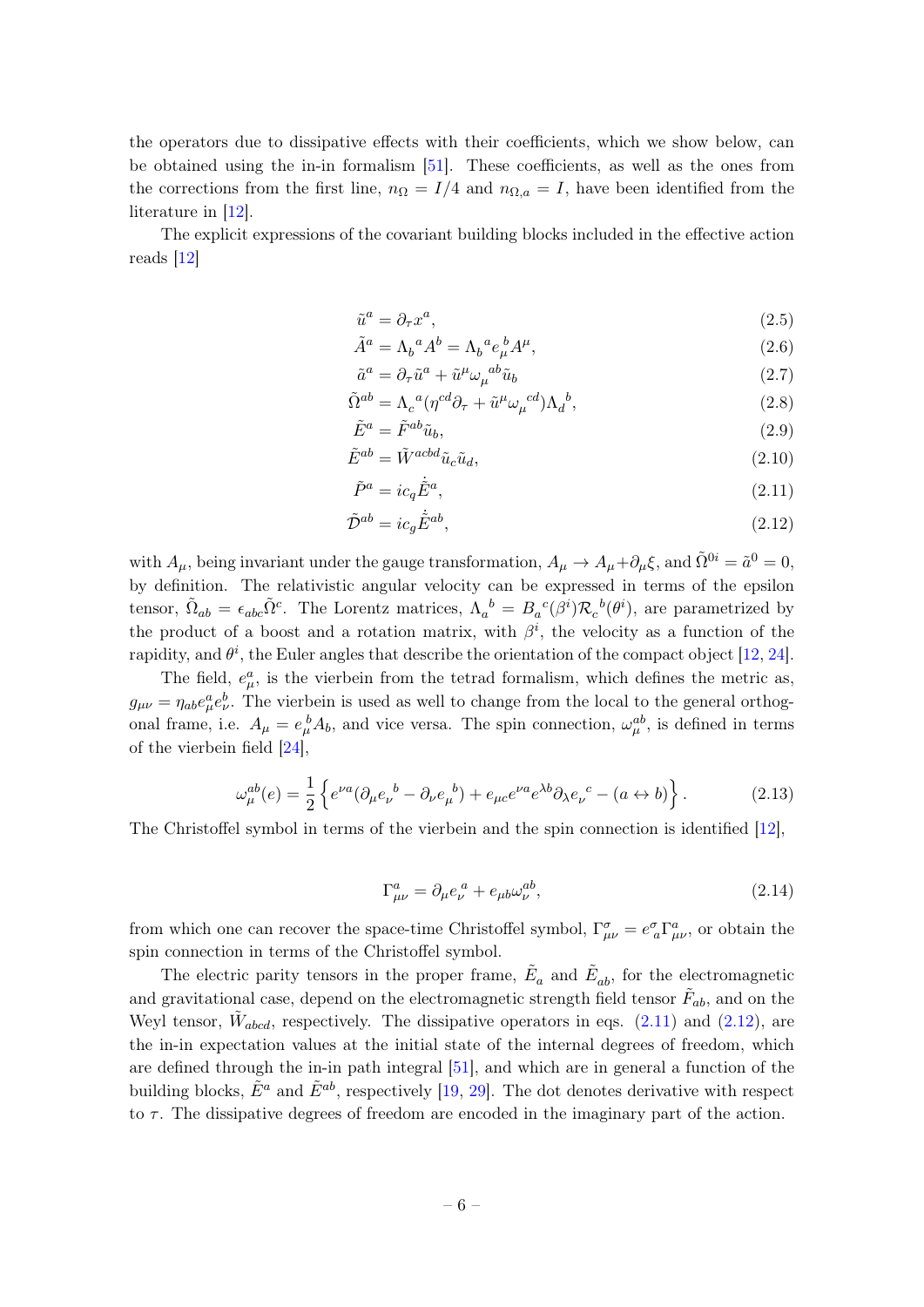# The lab frame

In our effective theory, the position of the particle,  $x^{\mu}$ , is not affected by the local Poincaré group, but it is transformed under diffeomorphisms [\[24\]](#page-26-13). To transform the rest of the building blocks from the proper frame to the lab frame, we use the Lorentz matrices,  $\Lambda^a{}_b = B^a{}_c(\beta^i)\mathcal{R}^c{}_b(\theta^i)$ . The covariant building blocks in the lab frame are given by

$$
v^a = \partial_t x^a,\tag{2.15}
$$

$$
A^a = \Lambda^a{}_b \tilde{A}^b,\tag{2.16}
$$

$$
a^{a} = \Lambda^{a}{}_{b}\tilde{a}^{b} = (\partial_{\tau}v^{a} + v^{\mu}\omega_{\mu}{}^{ab}v_{b})
$$
\n(2.17)

$$
\Omega^{ab} = \Lambda^a{}_c \Lambda^b{}_d \tilde{\Omega}^{cd} = \Lambda_c{}^a \partial_t \Lambda^{cb} + v^\mu \omega_\mu{}^{ab},\tag{2.18}
$$

$$
E^a = \Lambda^a{}_b \tilde{E}^b = F^{ac} v_c,\tag{2.19}
$$

$$
E^{ab} = \Lambda^a{}_c \Lambda^b{}_d \tilde{E}^{cd} = W^{acbd} v_c v_d,
$$
\n
$$
(2.20)
$$

$$
\mathcal{P}^a = \Lambda^a{}_b \tilde{\mathcal{P}}^b,\tag{2.21}
$$

$$
\mathcal{D}^{ab} = \Lambda^a{}_c \Lambda^b{}_d \tilde{\mathcal{D}}^{cd},\tag{2.22}
$$

<span id="page-7-2"></span><span id="page-7-0"></span>
$$
(2.23)
$$

with  $t$ , the time measured by the observer, and the dot denotes derivative with respect to  $t$ . Given the usual notation of the PN expansion, we have denoted the velocity,  $u^a = v^a$ , with  $v<sup>0</sup> = 1$ . Having transformed the covariant quantities, the worldline action that describes the compact object in the lab frame now reads,

$$
\mathcal{S}_{CO} = \int dt \left\{ -m + qA_a v^a + \frac{I}{4} \Omega_{ab} \Omega^{ab} + I \Omega_{ab} \frac{a^a v^b}{v^2} + n_{q,\Omega} \Omega_a E^a + n_{g,\Omega} \Omega_a \Omega_b E^{ab} + n_q E_a E^a + n_g E_{ab} E^{ab} + E_a \Lambda^a{}_b \tilde{\mathcal{P}}^b + E_{ab} \Lambda^a{}_c \Lambda^b{}_d \tilde{\mathcal{P}}^{cd} + \dots \right\}.
$$
\n(2.24)

To obtain the PN expansion for spinning objects, it is necessary to introduce the relativistic spin degree of freedom [\[22,](#page-26-12) [23,](#page-26-16) [52\]](#page-28-4),

<span id="page-7-1"></span>
$$
S^{ab} = 2 \frac{\partial \mathcal{L}}{\partial \Omega_{ab}},\tag{2.25}
$$

which is the conjugate variable of the angular velocity. Then, by Legendre transforming the Lagrangian that describes the compact object, we obtain

$$
\mathcal{L}_{CO} = -m + \frac{1}{2} S_{ab} \Omega^{ab} + \dots = -m + \frac{I}{2} S_{ab} (\Lambda^a{}_c \partial_\tau \Lambda^{cb} + \partial_t x^\mu \omega_\mu^{ab}), \tag{2.26}
$$

where we have inserted the explicit expression of the angular velocity, eq.  $(2.18)$ . This is the minimal spin coupling, and the ellipses denote the rest of the terms, which are taken into account when obtaining the PN expansion. The spin minimal coupling correction, eq.  $(2.26)$ , is equivalent to the one in  $[23, 44]$  $[23, 44]$  $[23, 44]$ .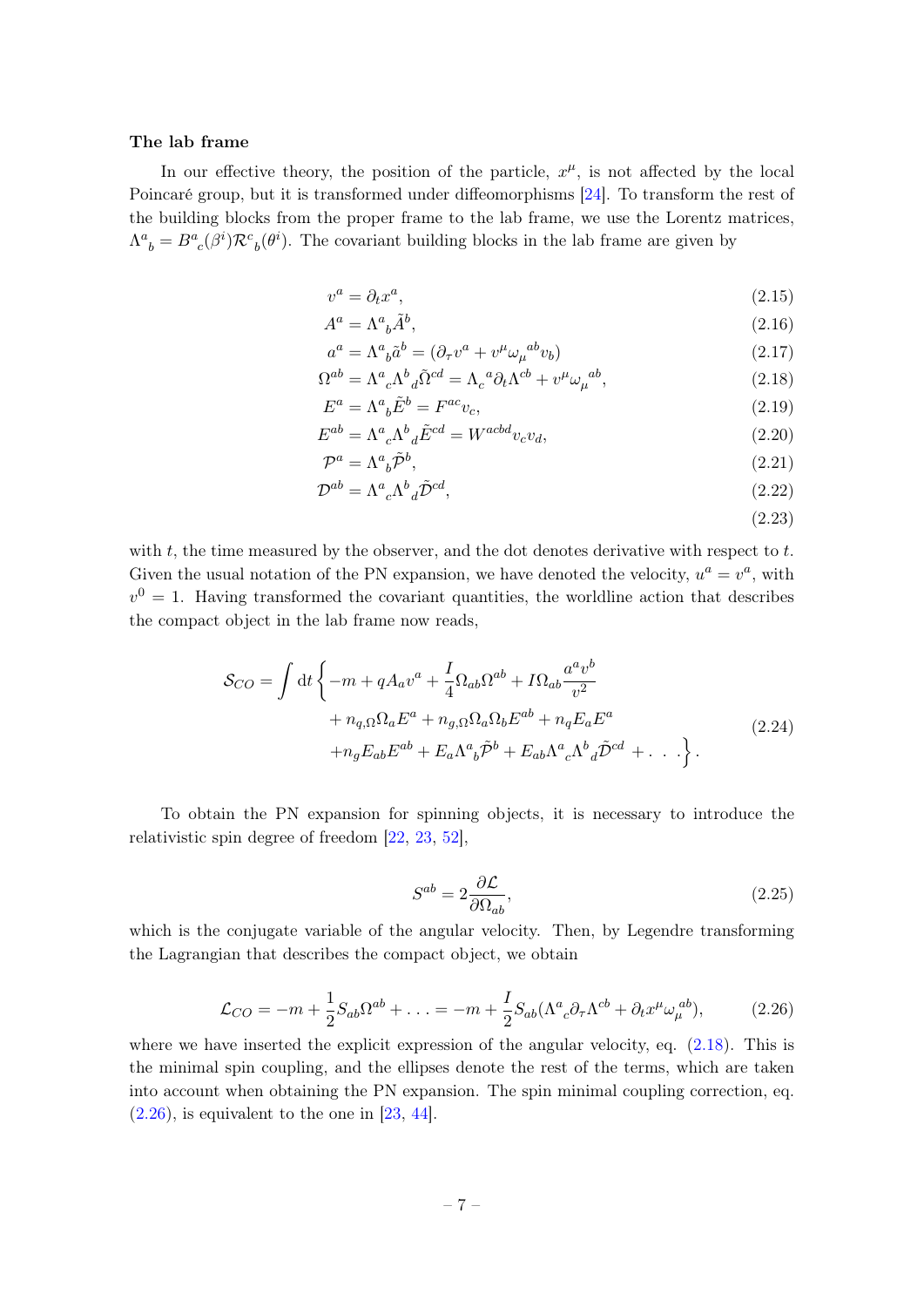## <span id="page-8-0"></span>3 Binary inspiral

The effective action, eq.  $(2.24)$ , describes the EFT of a single compact object, with their coefficients,  $n(\ell)$ , encoding the internal structure. For a compact object,  $\ell \sim Gm$ . To describe a binary system, we construct the effective action

<span id="page-8-3"></span>
$$
\mathcal{S}_{eff} = \mathcal{S}_0 + \sum_{n=1}^{2} \mathcal{S}_{CO},\tag{3.1}
$$

where the first term,  $S_0 = S_q + S_q$ , is the Einstein-Maxwell action in eq. [\(2.3\)](#page-5-0), and the second term is the action describing each of the compact objects that form the binary system, with  $\mathcal{S}_{CO}$  the worldline point particle action, eq. [\(2.24\)](#page-7-2). The operators that appear in  $\mathcal{S}_{CO}$ , depend only on the scale of the binary, r, the orbital separation between the two compact objects. At the scale of the inspiraling binary, which is bound gravitationally, the virial theorem holds,  $Gm/r \sim v^2$  [\[18\]](#page-26-8). Therefore, we encounter the first hierarchy of scales,  $\ell \ll r$ .

The gravitationally bound system composed of compact objects, will shrink its orbit due to the loss of energy and momentum through gravitational wave radiation, whose frequency is fixed by the orbital frequency of the binary,  $\omega_s$ . The emitted radiation is ultimately observed by our GW detectors, which implies that these radiation modes are on shell, satisfying the momentum relation,  $k_0 = \vec{k}$ , for its four momentum vector,  $k = (k_0, \vec{k})$ . This is in contrast to the modes that mediate the gravitational interaction, which are offshell and therefore its momentum,  $k_0 \neq \vec{k}$ . Therefore, we can establish the next hierarchy,  $r \ll \lambda$ , with  $\lambda$  the wavelength of radiation, scaling as  $\lambda \sim 1/\omega_s \sim r/v$ . Thus, an inspiraling binary made up of compact objects, satisfies the hierarchy of scales [\[18\]](#page-26-8),

$$
\ell \ll r \ll \lambda. \tag{3.2}
$$

Given this hierarchy, we expand the gravitational field around flat spacetime [\[18\]](#page-26-8),

$$
g_{\mu\nu} = \eta_{\mu\nu} + H_{\mu\nu} + h_{\mu\nu},
$$
\n(3.3)

where  $H_{\mu\nu}$ , are the potential modes that mediate the interaction between the two objects, and  $h_{\mu\nu}$ , the radiation modes, which are finally observed by the GW detectors. The latter modes are on-shell, while the former ones are off-shell, which imply that its components scale as [\[18\]](#page-26-8)

$$
\partial_t H_{\mu\nu} \sim \frac{v}{r} H_{\mu\nu}, \qquad \partial_i H_{\mu\nu} \sim \frac{1}{r} H_{\mu\nu}, \tag{3.4}
$$

<span id="page-8-2"></span><span id="page-8-1"></span>
$$
h_{\mu\nu} \sim \frac{v}{r} h_{\mu\nu}.\tag{3.5}
$$

To obtain the conservative dynamics of the binary system, we are interested in integrating out the orbital modes.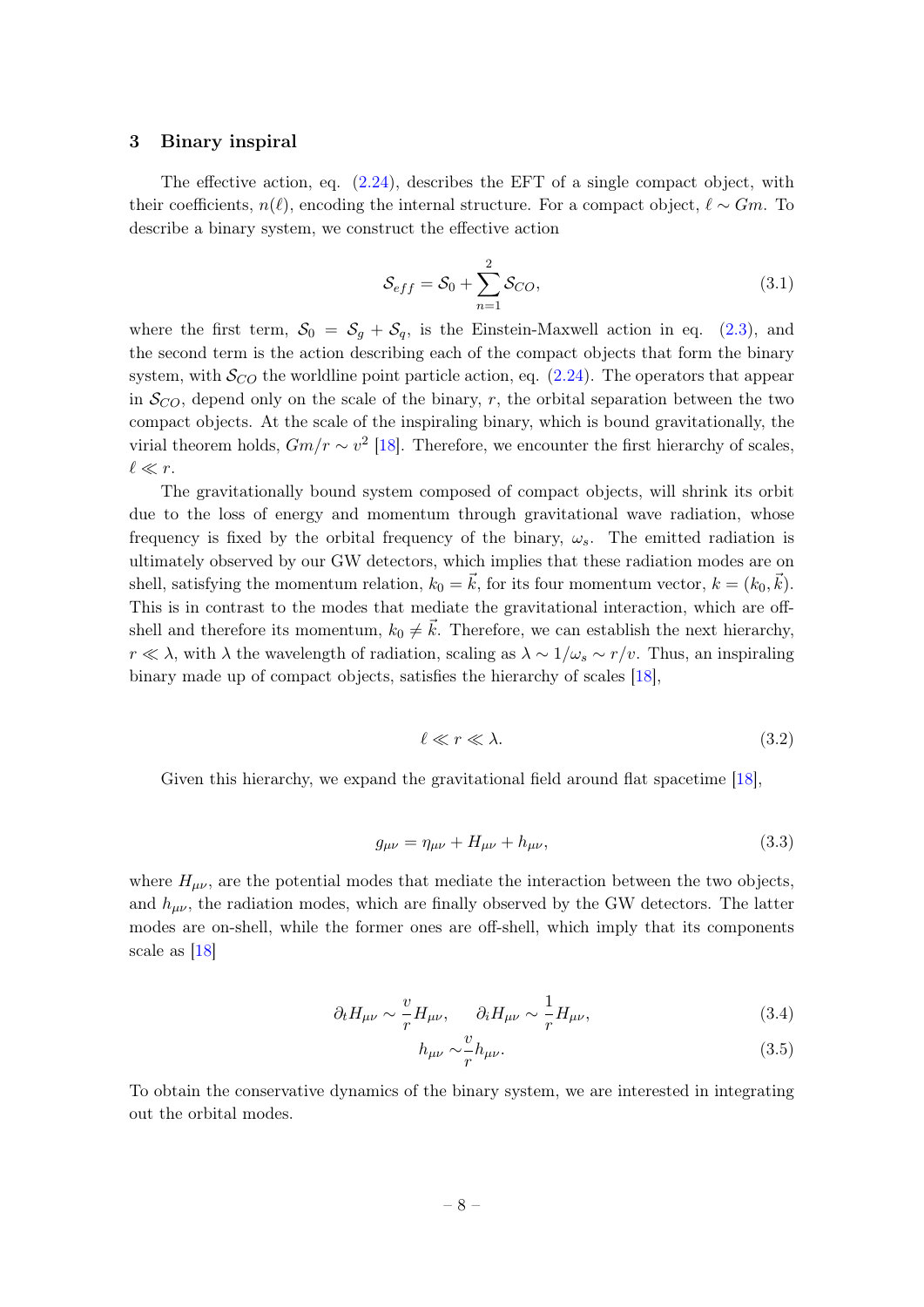The photon field,  $A_{\mu}$ , is decomposed analogously to the gravitational field. It is separated into [\[25\]](#page-26-14)

$$
A_{\mu} = \mathbf{A}_{\mu} + \bar{A}_{\mu},\tag{3.6}
$$

with  $\bar{A}_{\mu}$ , the radiation modes, and  $\mathbf{A}_{\mu}$ , the potential modes that mediate the interaction. Their scaling is equivalent to the ones in eq.  $(3.4)$  and  $(3.5)$ , for each mode respectively.

$$
\partial_t \mathbf{A}_{\mu} \sim \frac{v}{r} \mathbf{A}_{\mu}, \qquad \partial_i \mathbf{A}_{\mu} \sim \frac{1}{r} \mathbf{A}_{\mu}, \tag{3.7}
$$

$$
\bar{A}_{\mu} \sim \frac{v}{r} \bar{A}_{\mu}.\tag{3.8}
$$

Therefore, the conservative dynamics of the interaction of a binary composed of charged spinning compact objects, is obtained in a diagrammatic approach by integrating out the potential modes of the gravitational and electromagnetic field, which removes the orbital scale of the binary. The procedure of integrating out the orbital scale, is defined by the functional integral

$$
e^{iS_{bin}} = \int DH_{\mu\nu} DA_{\mu} e^{iS_{eff}}, \qquad (3.9)
$$

with,  $S_{eff}$ , the action defined in eq. [\(3.1\)](#page-8-3). The action,  $S_{bin}$ , describes the conservative dynamics of the binary system. In this interaction, only tree diagrams contribute to the dynamics, given that these objects are described classically, and that any quantum effects [\[53,](#page-28-5) [54\]](#page-28-6), at least during the inspiral, can be neglected. After integrating out the orbital modes, the effective theory of the binary system will be given by the action,

$$
S_{bin} = S_0(\eta_{\mu\nu} + h_{\mu\nu}, \bar{A}_{\mu}) + \sum_{n=1}^2 S_{CO}(\eta_{\mu\nu} + h_{\mu\nu}, \bar{A}_{\mu}), \qquad (3.10)
$$

which is often expressed as one composite body,

$$
S_{bin} = S_0(\eta_{\mu\nu} + h_{\mu\nu}, \bar{A}_{\mu}) + S_{OB}(\eta_{\mu\nu} + h_{\mu\nu}, \bar{A}_{\mu}).
$$
\n(3.11)

## <span id="page-9-0"></span>4 The post-Newtonian expansion

In this work, rather than to obtain high order PN corrections, we show the predictivity of our theory by recovering well known results, and then derive new ones on the the internal structure of charged spinning compact objects. The computation of high order PN corrections for such objects will be approached in an upcoming work. In this section we will be as explicit as possible on the derivation of the Feynman rules and the computation of the Feynman diagrams, to provide a review on the basic description of a binary system composed of compact objects. For a thorough review on the PN expansion, including higher order PN corrections, we refer the reader to [\[44,](#page-27-10) [45\]](#page-27-11). The code EFTofPNG package for computing the post-Newtonian expansion [\[55\]](#page-28-7), was extensively used to cross check results.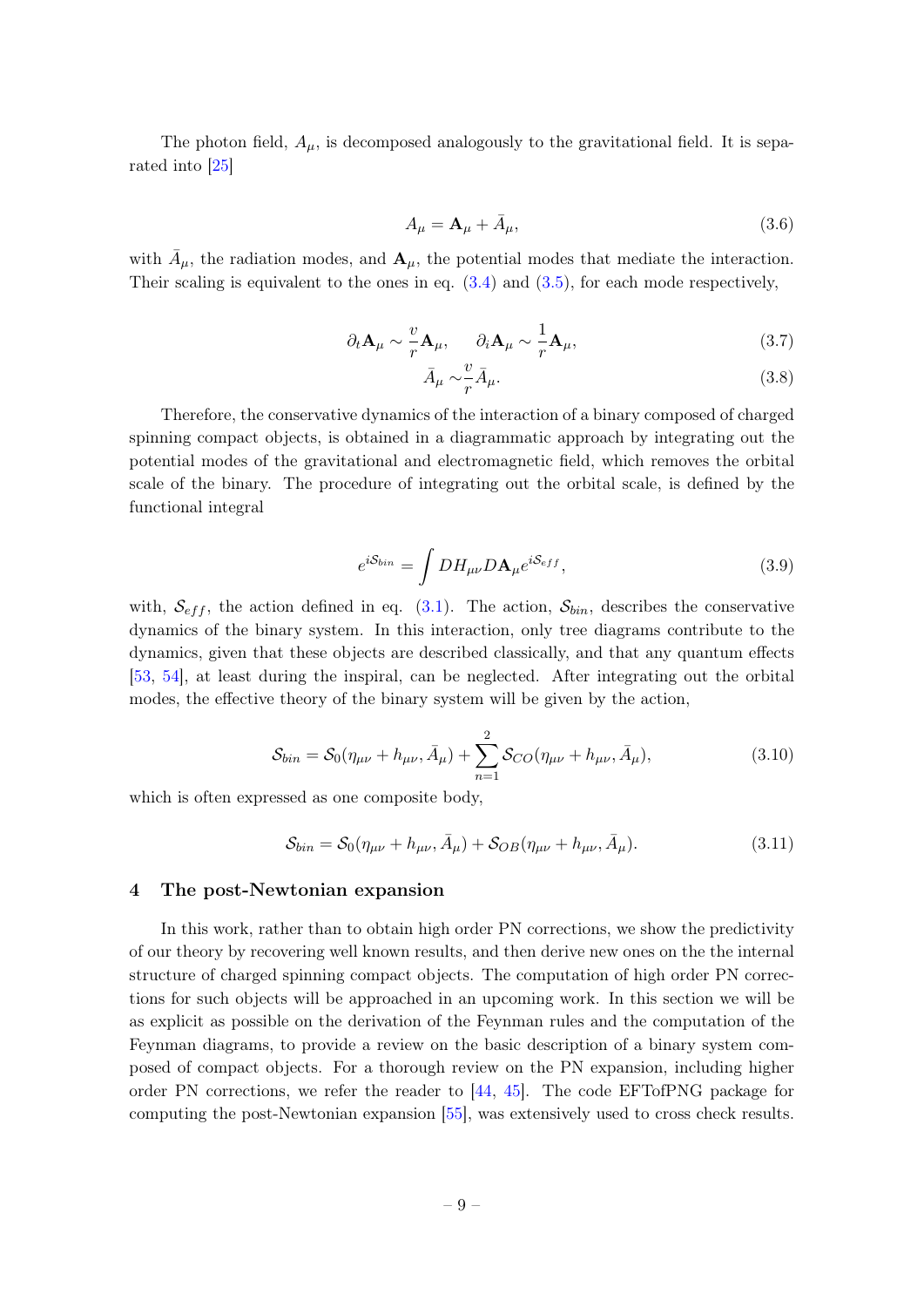# <span id="page-10-0"></span>4.1 Non-relativistic general relativity

In the non-relativistic regime of gravity [\[18\]](#page-26-8), the time dimension can be regarded as compact in comparison to the spatial dimensions [\[21\]](#page-26-11). Thus, we switch to a Kaluza-Klein (KK) parametrization, with the metric [\[21\]](#page-26-11),

$$
g_{\mu\nu}dx^{\mu}dx^{\nu} \equiv -e^{2\phi}(dt - \mathcal{A}_i dx^i)^2 + e^{-2\phi}\gamma_{ij}dx^i dx^j,
$$
\n(4.1)

which defines the KK or non-relativistic fields:  $\phi$ , the Newtonian scalar,  $\mathcal{A}_i$ , the gravitomagnetic vector of the KK parametrization, and  $\gamma_{ij} \equiv \delta_{ij} + \sigma_{ij}$ , the tensor field with,  $\gamma^{ij}\gamma_{jk} \equiv \delta^i_k$  and  $\mathcal{A}^i \equiv \gamma^{ij}\mathcal{A}_j$ . The matrix form of the metric is given by,

<span id="page-10-1"></span>
$$
g_{\mu\nu} = \begin{pmatrix} -e^{2\phi} & e^{2\phi} \mathcal{A}_j \\ e^{2\phi} \mathcal{A}_i & e^{-2\phi} \gamma_{ij} - e^{2\phi} \mathcal{A}_i \mathcal{A}_j \end{pmatrix} . \tag{4.2}
$$

From eq. [\(4.2\)](#page-10-1), the vierbein in the KK parametrization can be read off. As pointed out in [\[23\]](#page-26-16), the vierbein can be gauge fixed using the time gauge of Schwinger [\[56\]](#page-28-8), which fixes the time axes of the local coordinate system to the one of the general coordinate frame. In equations, we fix  $e_0^a$ , and choose a local frame in which their spatial components are zero,

$$
e_0^{\ i} = 0. \tag{4.3}
$$

Using this constraint, altogether with eq. [\(4.2\)](#page-10-1), and  $g_{\mu\nu} = \eta_{ab} e^a_\mu e^b_\nu$ , the vierbein reads [\[23\]](#page-26-16)

<span id="page-10-2"></span>
$$
e_{\mu}^{a} = \begin{pmatrix} e^{\phi} & -e^{\phi} \mathcal{A}_{i} \\ 0 & e^{-\phi} \sqrt{\gamma}_{ij} \end{pmatrix},\tag{4.4}
$$

which completely fixes the redundant degrees of freedom.

To extract the Feynman rules and obtain the propagators of the theory, we need to fix the gauge of the interaction action,  $S_0$ , to remove the physically equivalent field configurations. For the gravitational action,  $S_g$ , we choose the harmonic gauge [\[18\]](#page-26-8)

$$
S_g = S_{EH} + S_{GF,g} = \frac{1}{16\pi} \int d^4x \sqrt{-g}R - \frac{1}{32\pi G} \int d^4x \sqrt{-g}g_{\mu\nu} \Gamma^{\mu} \Gamma^{\nu}, \tag{4.5}
$$

with  $\Gamma^{\mu} \equiv \Gamma^{\mu}_{\rho\sigma} g^{\rho\sigma}$ . Then, by parametrizing  $S_g$  in a KK fashion, the gravitational action can be cast as [\[21\]](#page-26-11)

$$
S_g = \frac{1}{16\pi G} \int dt d^3x \sqrt{\gamma} \left( R[\gamma] - 2\partial_i \phi \partial^i \phi + \frac{1}{4} e^{4\phi} \mathcal{F}^2 \right), \tag{4.6}
$$

with  $\partial_i \partial^i \phi = \gamma^{ij} \partial_i \phi \partial_j \phi$ , and where we have defined the analog of the field strength tensor,  $F_{ab}$ , but in terms of the KK gravitomagnetic tensor,  $\mathcal{A}_i$ , such that,  $\mathcal{F}_{ij} = \partial_i \mathcal{A}_j - \partial_j \mathcal{A}_i$ . On the action for the photon field,

$$
S_q = S_M + S_{GF,q} = -\frac{1}{\mu_0} \int d^4x \sqrt{-g} \left( \frac{1}{4} F^2 + \frac{1}{2\xi} (\partial_\mu A^\mu)^2 \right), \tag{4.7}
$$

we choose the Feynman-'tHooft gauge, which implies  $\xi = 1$ .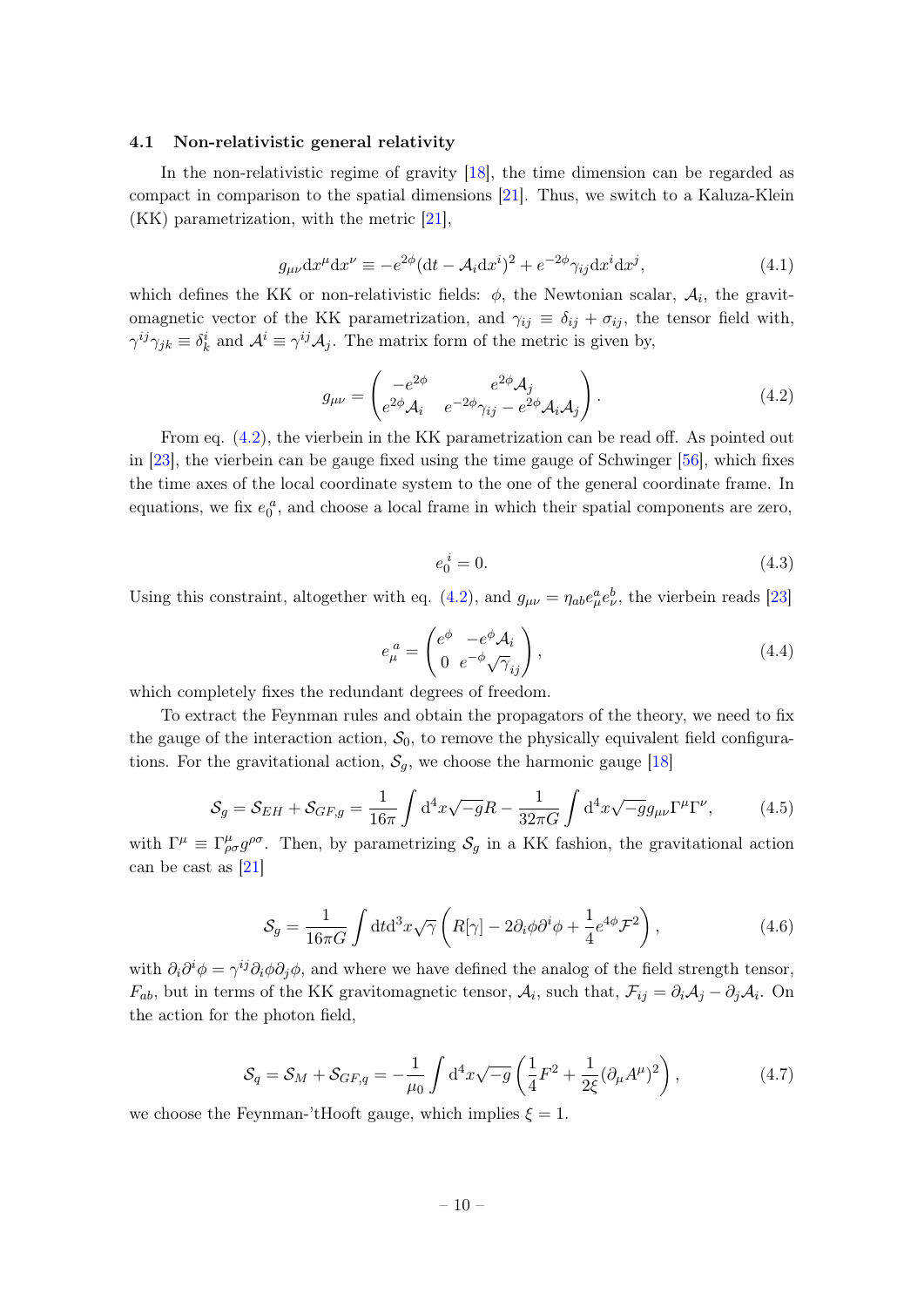# <span id="page-11-0"></span>4.2 The Feynman rules

We start by extracting the propagators of the effective theory. From the gravitational action in the KK decomposition, eq.  $(4.6)$ , the propagators can be read off from the terms that are quadratic in the fields. The non-relativistic field propagators in the harmonic gauge reads [\[21\]](#page-26-11)

<span id="page-11-1"></span>
$$
\overline{\qquad} = \langle \phi(x_1)\phi(x_2) \rangle = 4\pi G \,\delta(t_1 - t_2) \int \frac{\mathrm{d}^3 \vec{k}}{(2\pi)^3} \frac{e^{i\vec{k}\cdot\vec{r}}}{\vec{k}^2},\tag{4.8}
$$

$$
\text{---} \text{---} = \langle \mathcal{A}_i(x_1) \mathcal{A}_j(x_2) \rangle = -16\pi G \, \delta(t_1 - t_2) \int \frac{\mathrm{d}^3 \vec{k}}{(2\pi)^3} \frac{e^{i\vec{k}\cdot\vec{r}}}{\vec{k}^2} \delta_{ij}, \tag{4.9}
$$

$$
\frac{\partial}{\partial t} = \langle \sigma_{ij}(x_1) \sigma_{kl}(x_2) \rangle = 32\pi G \, \delta(t_1 - t_2) \int \frac{\mathrm{d}^3 \vec{k}}{(2\pi)^3} \frac{e^{i\vec{k}\cdot\vec{r}}}{\vec{k}^2} P_{ij;kl},\tag{4.10}
$$

with  $P_{ij;kl} = \frac{1}{2}$  $\frac{1}{2}(\delta_{ik}\delta_{jl} + \delta_{il}\delta_{jk} - 2\delta_{ij}\delta_{kl})$ . We have used the scaling of the orbital modes,  $k_0 \simeq v/r$  and  $|\vec{k}| \simeq 1/r$ , and expanded over,  $k_0^2/\vec{k}^2 \sim v^2$ , such that

$$
\int \frac{\mathrm{d}^4 k}{(2\pi)^4} e^{-i\vec{k}\cdot\vec{r}} \frac{1}{k^2} = \int \frac{\mathrm{d}k_0}{2\pi} \frac{\mathrm{d}^3 \vec{k}}{(2\pi)^3} e^{-ik_0} \frac{e^{i\vec{k}\cdot\vec{r}}}{\vec{k}^2} \left(1 + \frac{k_0^2}{\vec{k}^2} + \dots\right) = \delta(t) \int \frac{\mathrm{d}^3 k}{(2\pi)^3} \frac{e^{i\vec{k}\cdot\vec{r}}}{\vec{k}^2},\tag{4.11}
$$

and therefore the propagator is instantaneous, with the relativistic time corrections to the propagator being considered as quadratic perturbations [\[18\]](#page-26-8). The propagators obtained in the KK parametrization have a simple form, in which the fields,  $\phi$  and  $\mathcal{A}_i$ , dominates the interaction. The time relativistic corrections can be read from eq. [\(4.8\)](#page-11-1) and [\(4.11\)](#page-11-2),

<span id="page-11-2"></span>
$$
\frac{\Delta}{\Delta t} = 4\pi G \frac{d}{dt_1 dt_2} \delta(t_1 - t_2) \int \frac{d^3 \vec{k}}{(2\pi)^3} \frac{e^{i\vec{k}\cdot\vec{r}}}{\vec{k}^4}.
$$
 (4.12)

From the electromagnetic interaction action in a non-relativistic parametrization, the propagators can be read off from the quadratic terms as well. We separate the time dimension of the photon field from the spatial ones, such that the propagators reads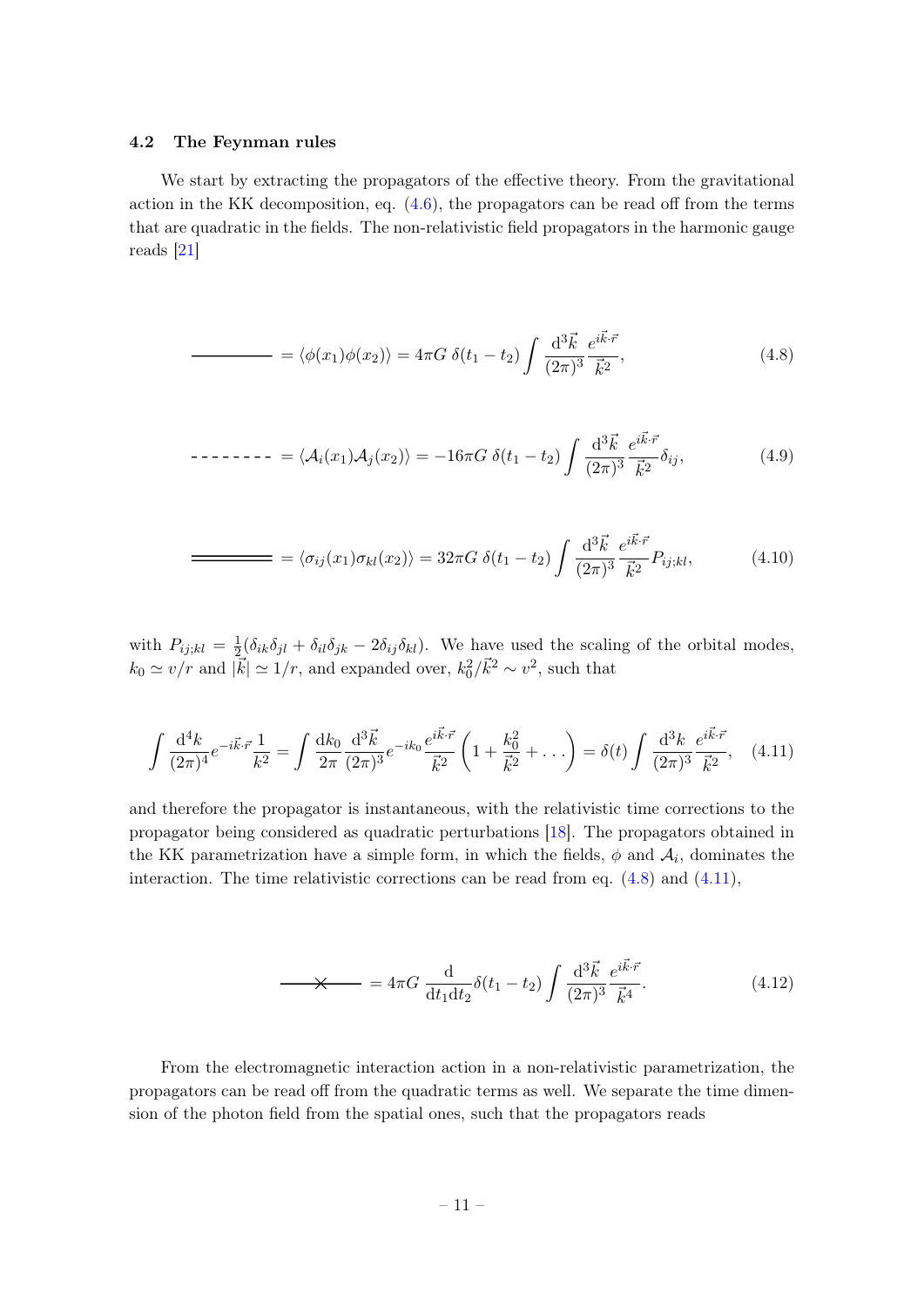$$
\cdots \cdots \cdots \cdots = \langle A_0(x_1) A_0(x_2) \rangle = -\mu_0 \, \delta(t_1 - t_2) \int \frac{\mathrm{d}^3 \vec{k}}{(2\pi)^3} \frac{e^{i\vec{k}\cdot\vec{r}}}{\vec{k}^2},\tag{4.13}
$$

= hAi(x1)A<sup>j</sup> (x2)i = µ<sup>0</sup> δ(t<sup>1</sup> − t2) d 3~k (2π) 3 e i~k·~r ~k 2 δij . (4.14)

The time relativistic correction,

$$
\cdots \times \cdots = -\mu_0 \frac{d}{dt_1 dt_2} \delta(t_1 - t_2) \int \frac{d^3 \vec{k}}{(2\pi)^3} \frac{e^{i\vec{k}\cdot\vec{r}}}{\vec{k}^4}.
$$
 (4.15)

Having derived the relevant propagators, we express the worldline action of the binary system in terms of the non-relativistic fields, from which we can read off the vertices. We do so by considering term by term from the action in eq. [\(2.24\)](#page-7-2).

## Point particles

We start by expressing the mass coupling, from the worldline point particle in eq.  $(2.24)$ , in terms of the non-relativistic fields  $[21]$ 

$$
S_{pp} = -m \int dt \sqrt{-g_{\mu\nu}\frac{dx^{\mu}}{dt}\frac{dx^{\nu}}{dt}} = -m \int dt \left\{ e^{\phi} \sqrt{-(1 - \mathcal{A}_{i}v^{i})^{2} + e^{-4\phi}\gamma_{ij}v^{i}v^{j}} \right\}, \quad (4.16)
$$

which is then expanded in the velocity and the KK fields,

$$
S_{pp} = -m \int dt \left( 1 - \frac{1}{2} v^2 + \phi - \mathcal{A}_i v^i - \frac{1}{8} v^4 + \frac{3}{2} \phi v^2 + \frac{1}{2} \phi^2 - \frac{1}{2} v^i v^j \sigma_{ij} + \dots \right), \tag{4.17}
$$

where the ellipses denotes higher order corrections. From the last expression we can extract the vertex for the one graviton coupling to the worldline mass,

<span id="page-12-1"></span><span id="page-12-0"></span>
$$
= -m \int dt \phi \left\{ 1 + \frac{3}{2}v^2 + O(v^4) \right\},
$$
\n(4.18)

where the bold vertical line represents the worldline of the compact object, the black dot represents the mass coupling, and the horizontal line the scalar propagator.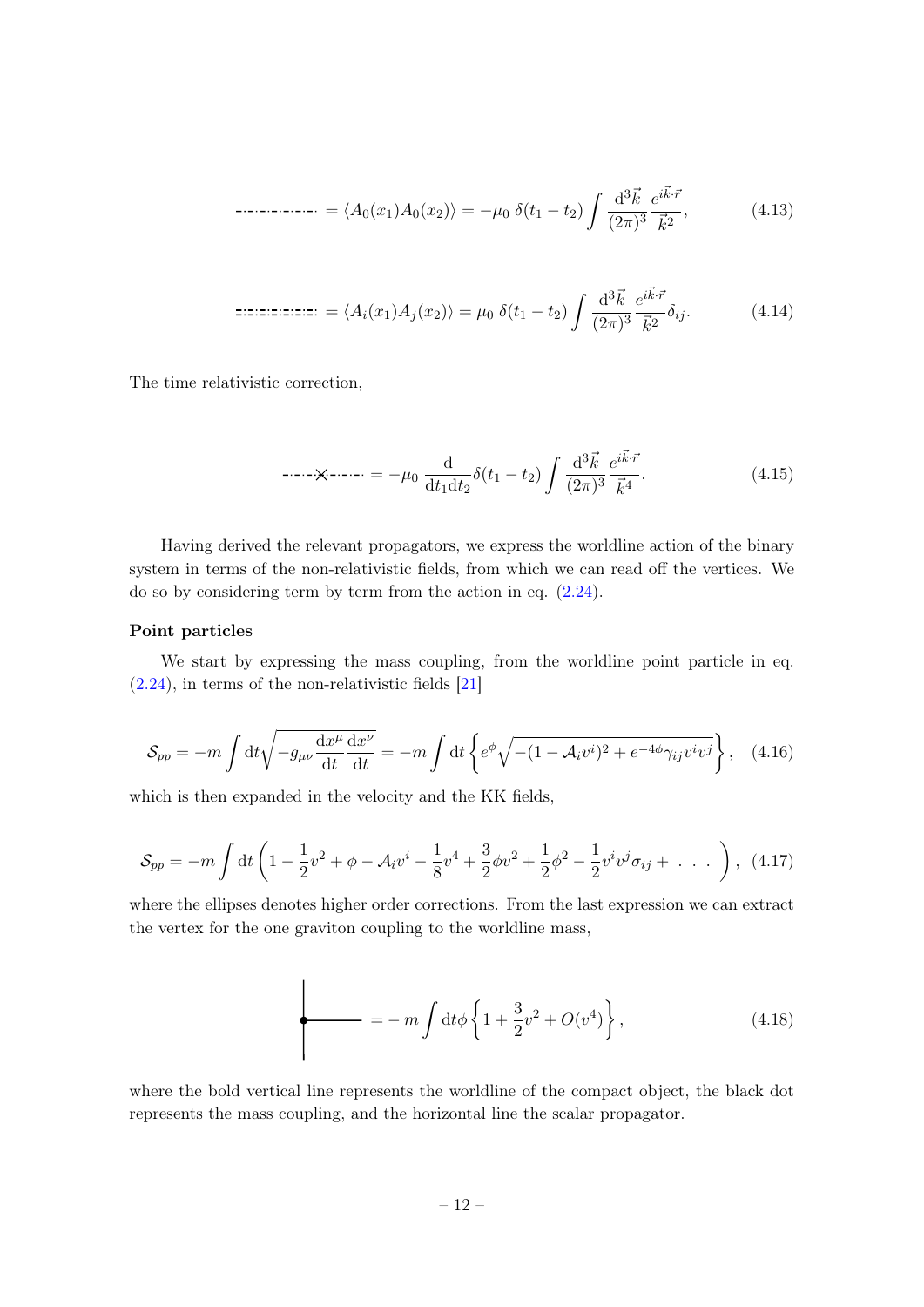Higher order corrections can be obtained from the mass coupling with the vector propagator,

$$
\begin{cases}\n- \cdots - m \int dt \mathcal{A}_i v^i (1 + O(v^2)).\n\end{cases} (4.19)
$$

The mass coupling with tensor propagator,  $\sigma_{ij}$ , can be read from eq. [\(4.17\)](#page-12-0) as well,  $\propto$  $v^i v^j \sigma_{ij}$ , but is not necessary for the computations of this work. Then, we extract the two graviton exchange,

$$
= -\frac{1}{2}m \int dt \phi^2 (1 + O(v^2)). \qquad (4.20)
$$

Higher order PN corrections to the point mass coupling can be considered from the worldline point particle action [\[45\]](#page-27-11).

## Spinning particles

 $\mathbf{r}$ 

We have cast the minimal spin coupling Lagrangian in a suitable form for the PN expansion in eq. [\(2.26\)](#page-7-1). In order to extract the correct vertices, it is necessary to take into account the higher order spin correction,  $\propto S_{ab}v^a a^b$  [\[23\]](#page-26-16). This term arises by Legendre transforming eq. [\(2.24\)](#page-7-2), to express it in terms of the spin, such that the relevant corrections reads

$$
\mathcal{L}_S = \frac{1}{2} S_{ab} \left( \Omega^{ab} + \frac{a^a v^b}{v^2} \right) = \frac{I}{2} S_{ab} \left( v^\mu \omega_\mu^{ab} + 2(\partial_\tau v^a + v^\mu \omega_\mu^{ac} v_c) \frac{v^b}{v^2} \right),\tag{4.21}
$$

where we have neglected the term,  $\propto \Omega \Lambda \partial_t \Lambda$ , given that it does not contribute to the dynamics.

Before parametrizing the spin Lagrangian in terms of the KK fields, we recall the spin condition of our effective theory [\[12,](#page-26-2) [57\]](#page-28-9),

<span id="page-13-1"></span><span id="page-13-0"></span>
$$
\sqrt{v^2}S^{0b} + v_i S^{ib} = 0,
$$
\n(4.22)

which implies the expansion [\[35\]](#page-27-6)

$$
S^{0i} = \frac{1}{2} S^{ji} v_j + \frac{1}{4} \Omega^{ji} A_j + O(v^4), \tag{4.23}
$$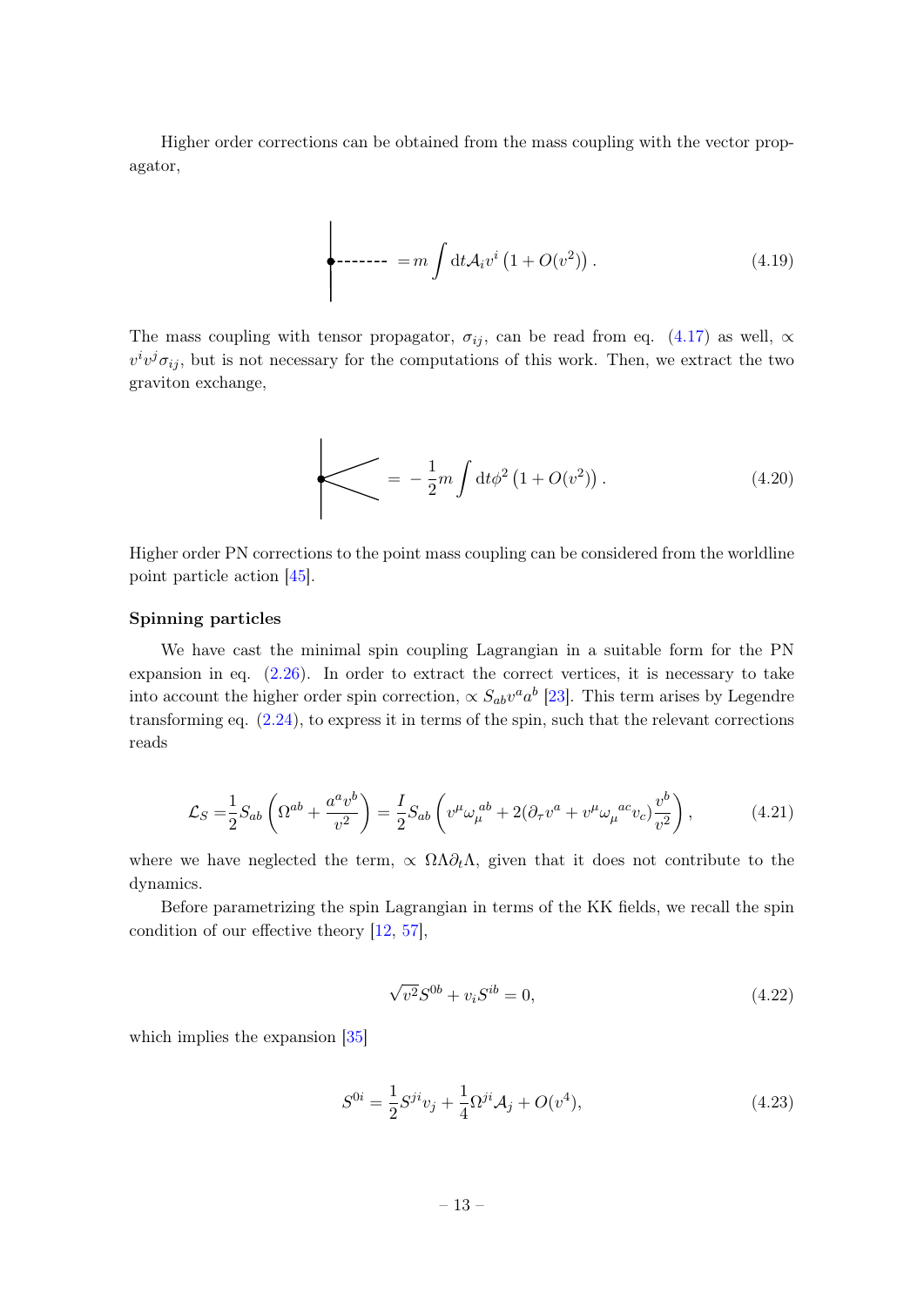suppressing the temporal spin components with respect to the spatial ones by at least an order of v.

The vertices can be obtained by expressing the spin connection in eq.  $(4.21)$ , in terms of the vierbein and the Christoffel symbol using eq. [\(2.14\)](#page-6-2). Then, by implementing the spin condition, eq.  $(4.23)$ , one obtains the expected spin couplings  $[45]$ 

$$
= \int dt \epsilon_{ijk} S^{k} v^{i} (2 \partial^{j} \phi + v^{2} \partial^{j} \phi + ...),
$$
\n(4.24)\n
$$
= \int dt \epsilon_{ijk} S^{k} \left( \frac{1}{2} \partial^{i} \mathcal{A}^{j} + \frac{3}{4} v^{i} v^{l} (\partial_{l} \mathcal{A}^{j} - \mathcal{A}^{j} \partial_{l}) + v^{i} \partial_{t} \mathcal{A}^{j} + ... \right),
$$
\n(4.25)

as well as for the spin coupling with tensor propagator, which we do not show here.

#### Size effects

There are two gravitational, electric parity, leading order corrections to consider due to the size of a spinning compact object, one of which is induced by the spin, and the other which is a contribution for any object that has a finite size, even if it is not rotating. The vertices encoding the finite size effects, can be extracted from

<span id="page-14-0"></span>
$$
\mathcal{L}_W = n_{g,\Omega} S^a S^b E_{ab} + n_g E^{ab} E_{ab}.
$$
\n(4.26)

Therefore, by parametrizing eq.  $(4.26)$  in a KK parametrization, we extract the spin-size coupling

$$
= \int dt \frac{n_{g,\Omega}}{2} S^i S^j \partial_i \partial_j \phi + \dots, \qquad (4.27)
$$

and the two scalar size coupling,

$$
= \int dt \frac{n_g}{4} \partial^i \partial^j \phi \partial_i \partial_j \phi + \dots \qquad (4.28)
$$

The coefficients,  $n_{g,\Omega}$  and  $n_g$ , encode the internal structure of the object [\[12\]](#page-26-2).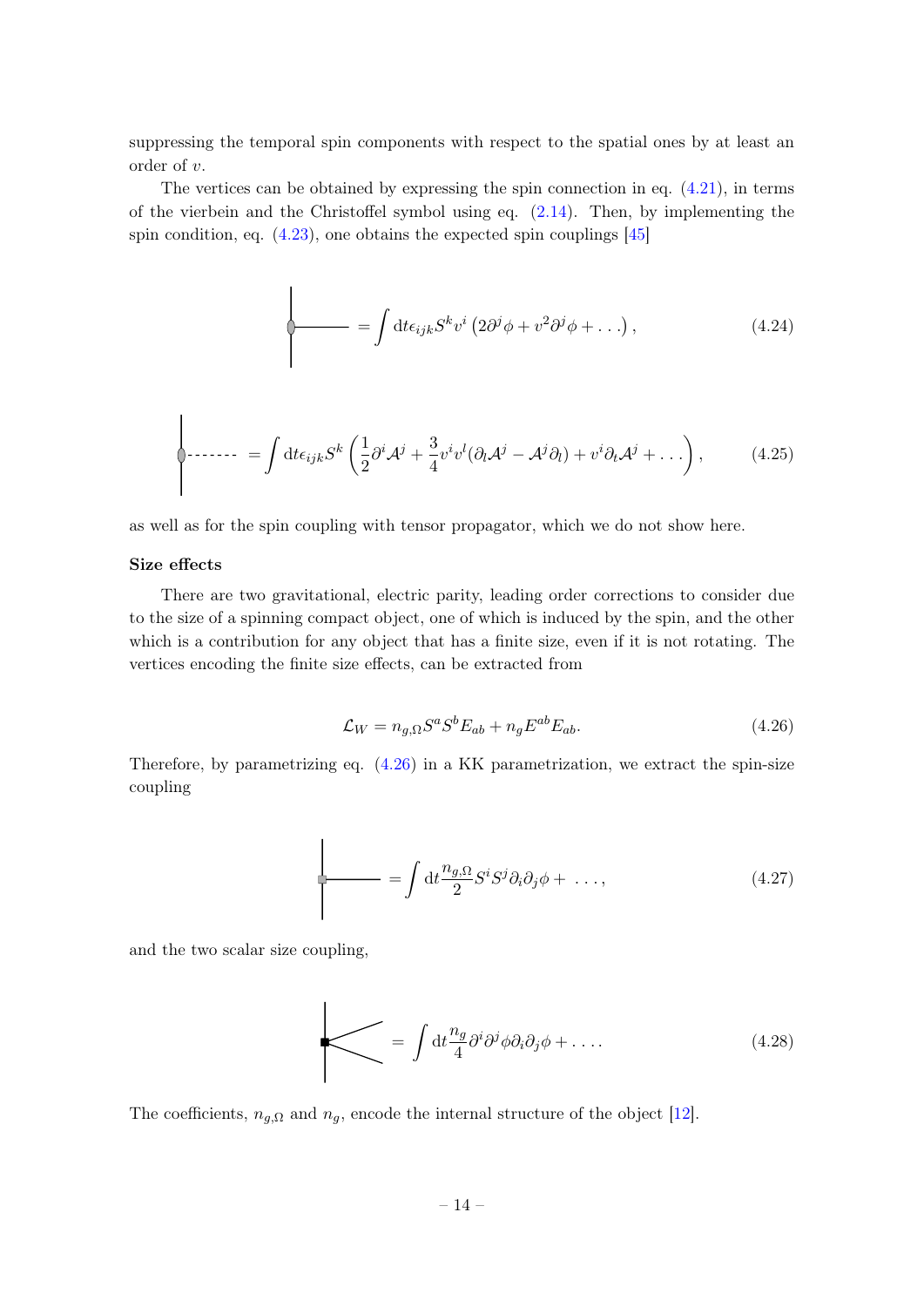# Charged particles

From the worldline action,

$$
S_q = \int dt q v^a A_a = -\int dt q A_0 + \int dt q v^i A_i,
$$
\n(4.29)

parametrized in the non-relativistic parametrization, the vertices for the photon coupling to the worldline charge can be extracted,

$$
\bullet \qquad \qquad \bullet \qquad \qquad = -q \int dt A_0 + \ldots, \tag{4.30}
$$

and

$$
\bullet \dots = \dots = q \int \mathrm{d}t A^i v_i + \dots \tag{4.31}
$$

# Polarizability

An external electromagnetic field in an extended object generates size effects as well, which we will refer as the polarization. The polarizability is encoded in the terms of the worldline action that are made up of the the electromagnetic tensor,

$$
\mathcal{L}_F = n_{q,\Omega} S^a E_a + n_q E^a E_a,\tag{4.32}
$$

from which we obtain the LO vertices. The scalar spin-polarization coupling reads

$$
\begin{aligned}\n\vdots &\dots &\dots &=-\int \mathrm{d}t n_{q,\Omega} S^i \partial_i A^0,\n\end{aligned} \tag{4.33}
$$

while the two scalar polarization vertex,

$$
\blacksquare = \int \mathrm{d}t n_q \partial^i A_0 \partial_i A^0. \tag{4.34}
$$

Just as in the gravitational case, the coefficients  $n_{q,\Omega}$  and  $n_q$ , encode the internal structure of the compact object.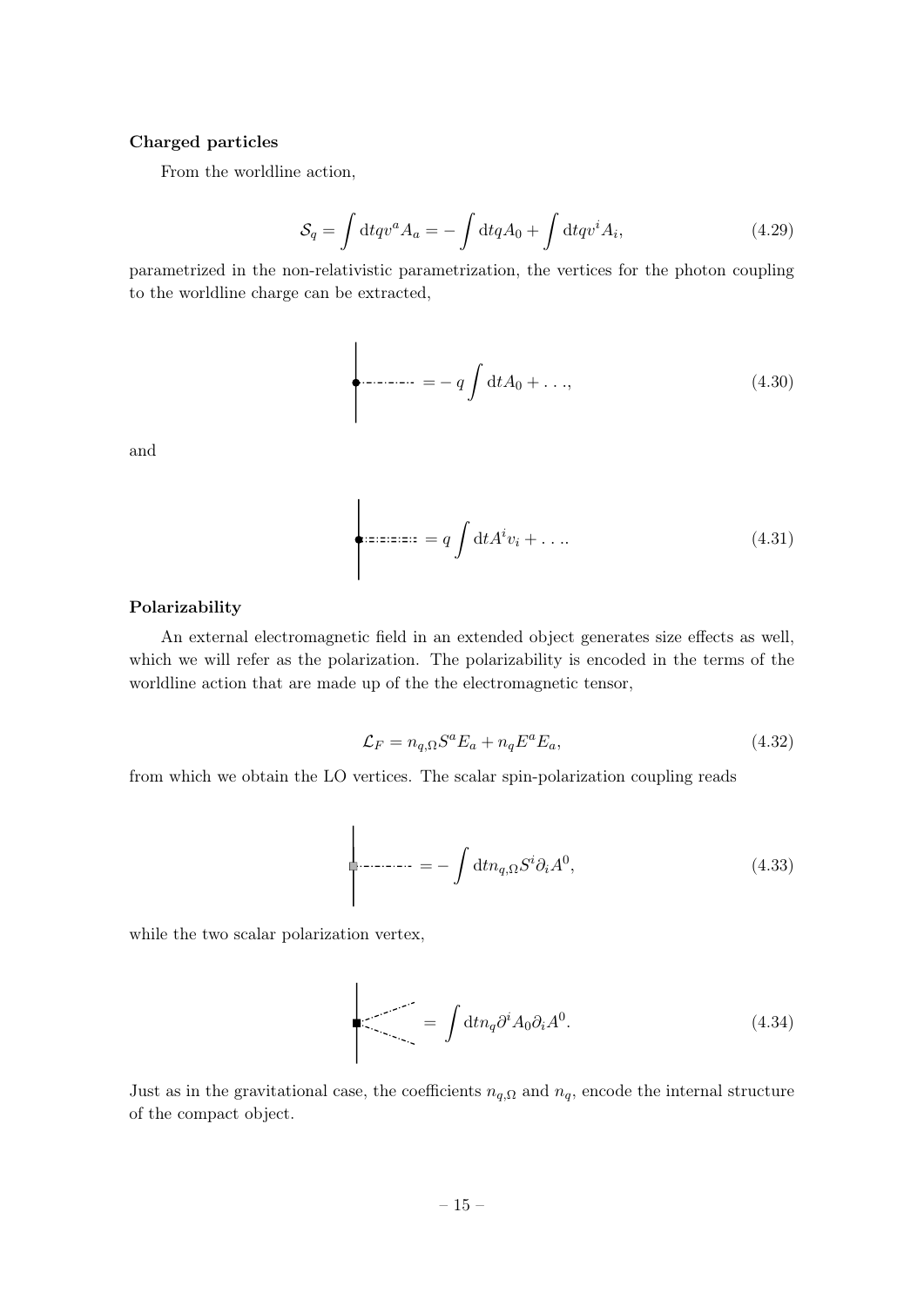# Dissipation

The vertices encoding the dissipative effects, can be obtained from the Lagrangian,

$$
\mathcal{L}_{\mathcal{P},\mathcal{D}} = E_a \Lambda^a{}_b \tilde{\mathcal{P}}^b + E_{ab} \Lambda^a{}_c \Lambda^b{}_d \tilde{\mathcal{D}}^{cd} = ic_q E_a \frac{\mathrm{d}}{\mathrm{d}t} \Lambda^a{}_b \tilde{E}^b + ic_g E_{ab} \frac{\mathrm{d}}{\mathrm{d}t} \Lambda^a{}_c \Lambda^b{}_d \tilde{E}^{cd}.
$$
 (4.35)

With the purpose of recovering the LO known results for a slowly rotating object [\[27\]](#page-26-17), we promote the partial derivative in eq. [\(4.35\)](#page-16-1) to be covariant, such that

$$
\frac{\mathcal{D}}{\mathcal{D}t} \Lambda_c^a \Lambda_d^b \tilde{E}^{cd} = \left( 2\Lambda_c^a \frac{\mathcal{D}}{\mathcal{D}t} \Lambda_d^b \tilde{E}^{cd} + \Lambda_c^a \Lambda_d^b \frac{\mathcal{D}}{\mathcal{D}t} \tilde{E}^{ab} \right)
$$
(4.36)

<span id="page-16-1"></span>
$$
= \left(2E^a{}_c \epsilon^{bcd} \Omega_d + \dot{E}^{ab} + \dots \right). \tag{4.37}
$$

Therefore, for the gravitational case, there are two LO vertices contributing to the dynamics, the two scalar vertex due to dissipation,

$$
= i \frac{c_g}{4} \int dt \partial_i \partial_j \phi \partial^i \partial^j \dot{\phi}, \qquad (4.38)
$$

and the two scalar spin dissipative coupling,

$$
= i \frac{c_{g,\Omega}}{2} \int dt \partial_i \partial_j \phi \partial^i \partial_k \phi \epsilon^{jkl} S_l.
$$
 (4.39)

On the electromagnetic side, a spin dissipative part is not generated in the LO correction. Therefore, the only vertex to be considered, reads

$$
= ic_q \int dt \partial_i A_0 \partial^i \dot{A}_0.
$$
\n(4.40)

# <span id="page-16-0"></span>4.3 Dynamics of compact objects

In this section we show the computation of the relevant Feynman diagrams to obtain some of the very well known results for the PN expansion, and to derive new LO PN corrections on charged spinning compact objects. Although throughout this work we have worked with units  $c = 1$ , when showing the final Lagrangian or diagram due to each effect, we will include the  $c$ , in order to stress the PN order at which the effect enters into the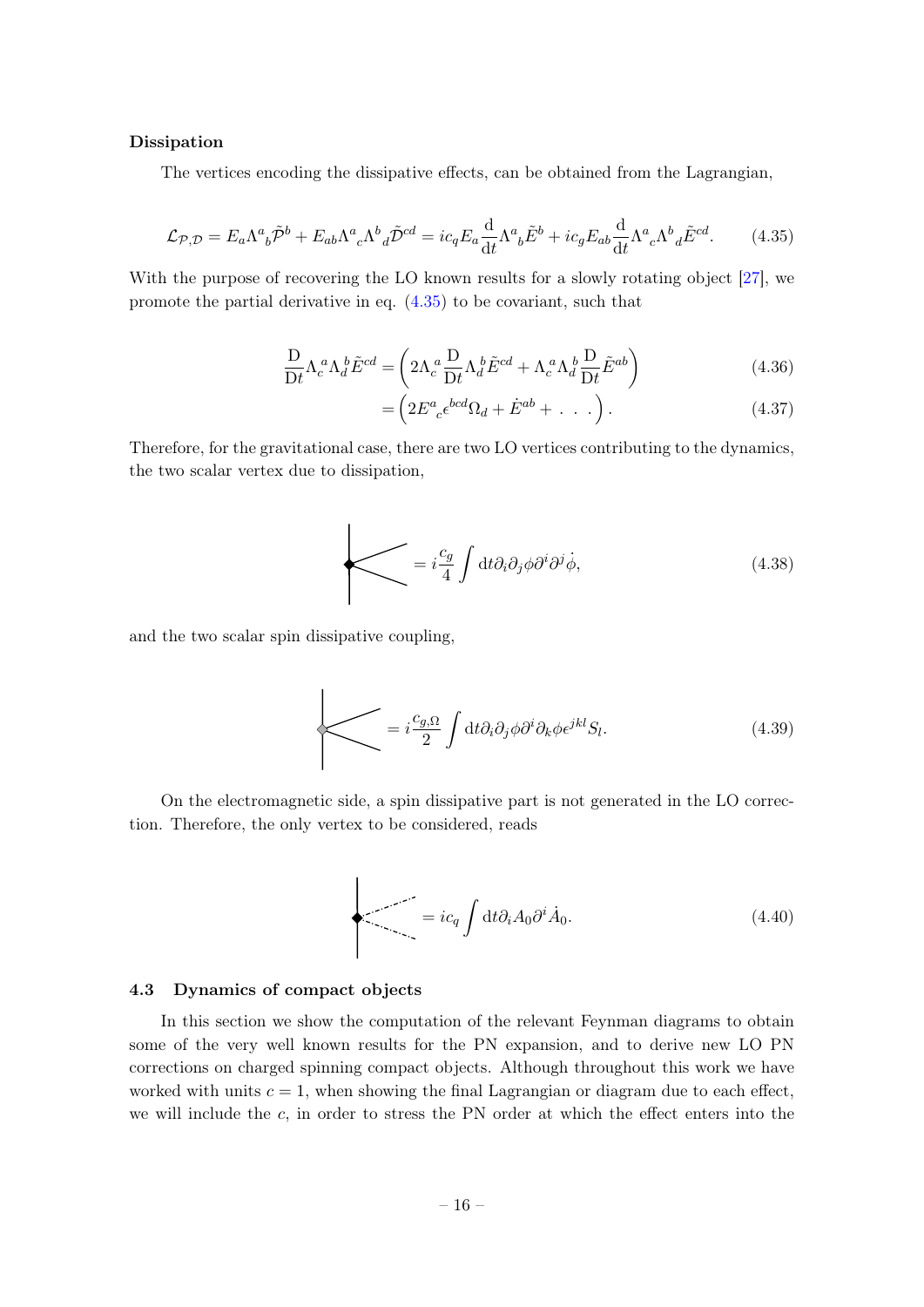

<span id="page-17-0"></span>Figure 1. Feynman diagrams to obtain the 0 and 1 PN corrections to the dynamics, from which the Newtonian and the Einstein-Infeld-Hoffman Lagrangian are derived.

dynamics. Finally, we point out that in the computation of the diagrams, we connect two vertices with the  $\times$  symbol, i.e.

$$
\int dt_1 \phi(x_1) \times \int dt_2 \phi(x_2) = 4\pi G \int dt_1 dt_2 \delta(t_1 - t_2) \int \frac{d^3 \vec{k}}{(2\pi)^3} \frac{e^{i\vec{k}\cdot\vec{r}}}{\vec{k}^2},
$$

meaning that the relevant propagator is to be inserted. The time relativistic propagator is denoted as  $\times |_{t}$ .

# The Newtonian potential

The simplest example is the Newtonian potential, which is contained in the diagram (a) of figure [1,](#page-17-0) by neglecting the corrections due to velocity in eq. [\(4.18\)](#page-12-1). Therefore, the diagram reads

Figure 1(a) = 
$$
m_1 \int dt_1 \phi(x_1) \times m_2 \int dt_2 \phi(x_2)
$$
  
=  $4\pi G m_1 m_2 \int dt_1 dt_2 \delta(t_1 - t_2) \int \frac{d\vec{k}^3}{(2\pi)^3} \frac{e^{i\vec{k}\cdot\vec{r}}}{\vec{k}^2} = \int dt \frac{G m_1 m_2}{r}$ , (4.41)

with  $r = |\vec{x}_1 - \vec{x}_2|$ , and where we have used,

<span id="page-17-1"></span>
$$
\int \frac{d\vec{k}^3}{(2\pi)^3} \frac{e^{i\vec{k}\cdot\vec{r}}}{\vec{k}^2} = \frac{1}{4\pi} \frac{1}{r}.
$$
\n(4.42)

The Newtonian correction, eq. [\(4.41\)](#page-17-1), is a 0 PN correction.

### The Einstein-Infeld-Hoffman correction

The 1 PN correction, known as the Einstein-Infeld-Hoffman correction [\[31\]](#page-27-2), in the KK parametrization is encoded in the diagrams of figure [1.](#page-17-0) For the diagram (a), by considering the velocity corrections in eq.  $(4.18)$  up to order  $v^2$ , the diagram reads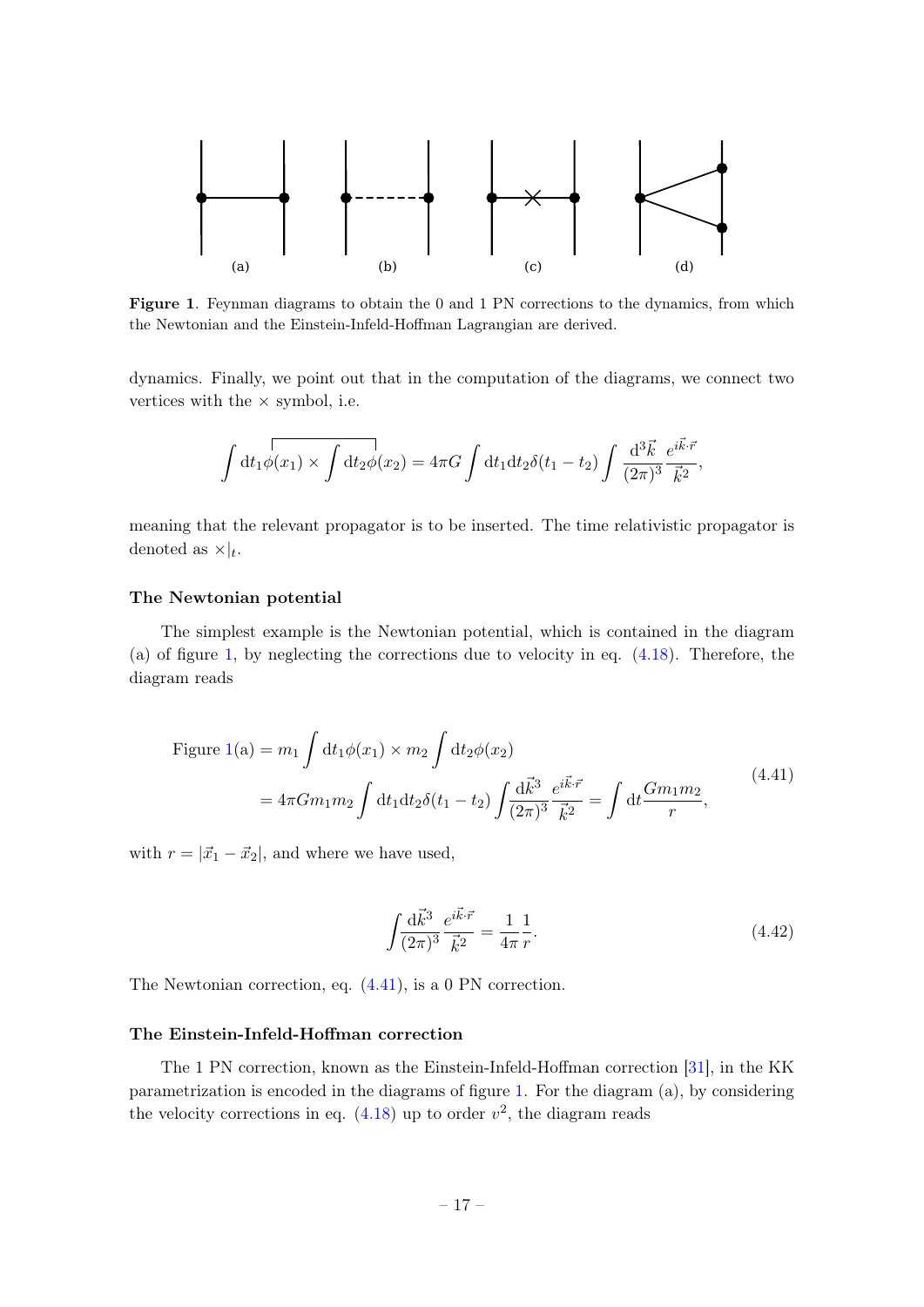Figure 1(a) = 
$$
m_1 \int dt_1 \phi(x_1) \left( 1 + \frac{3}{2} v_1^2 \right) \times m_2 \int dt_2 \phi(x_2) \left( 1 + \frac{3}{2} v_2^2 \right)
$$
  
\n=  $4\pi G m_1 m_2 \int dt_1 dt_2 \delta(t_1 - t_2) \int_{\vec{k}} \frac{e^{i\vec{k}\cdot\vec{r}}}{\vec{k}^2} \left( 1 + \frac{3}{2} (v_1^2 + v_2^2) + \dots \right)$  (4.43)  
\n=  $\int dt \frac{G m_1 m_2}{r} \left( 1 + \frac{3}{2} (v_1^2 + v_2^2) \right)$ .

The next diagram with the vector propagator, yields

Figure 1(b) = 
$$
m_1 \int dt_1 A_i(x_1) v_1^i \times m_2 \int dt_2 A_j(x_2) v_2^j
$$
  
=  $-\int dt \frac{4Gm_1m_2}{r} \delta_{ij} v_1^i v_2^j = -\int dt \frac{4Gm_1m_2}{r} (\vec{v}_1 \cdot \vec{v}_2).$  (4.44)

Then, the diagram with the time relativistic correction

Figure 1(c) = 
$$
m_1 \int dt_1 \phi(x_1) \times |_t m_2 \int dt_2 \phi(x_2)
$$
  
\n=  $4\pi G m_1 m_2 \int dt_1 \int dt_2 \frac{d}{dt_1 dt_2} \delta(t_1 - t_2) \int \frac{d\vec{k}^3}{(2\pi)^3} \frac{e^{\vec{k} \cdot \vec{r}}}{(k^2)^2}$  (4.45)  
\n=  $\int dt \frac{1}{2} \frac{G m_1 m_2}{r} \left( \vec{v}_1 \cdot \vec{v}_2 - \frac{(\vec{v}_1 \cdot \vec{r})(\vec{v}_2 \cdot \vec{r})}{r^2} \right)$ ,

where we have used [\[44\]](#page-27-10),

<span id="page-18-0"></span>
$$
\int \frac{d\vec{k}^3}{(2\pi)^3} \frac{k^i k^j}{\vec{k}^4} e^{i\vec{k}\cdot\vec{r}} = \frac{1}{8\pi r^3} \left( r^2 \delta^{ij} - r^i r^j \right). \tag{4.46}
$$

Finally, the last diagram which is a non-linear static contribution, reads

Figure 1(d) = 
$$
-\frac{1}{2}m_1 \int dt_1 \phi_1^2 \times m_2^2 \int dt_2 \phi_2^2
$$
  
=  $-\int dt \frac{1}{2} \frac{G^2 m_1 m_2^2}{r^2}$ . (4.47)

By obtaining the mirror image of [1\(](#page-17-0)d), and gathering all of our results, we obtain the 1 PN, Einstein-Infeld-Hoffman Lagrangian,

$$
\mathcal{L}_{EIH} = \frac{1}{c^2} \left( \frac{1}{8} \sum_{1,2} m v^4 + \frac{3}{2} \frac{Gm_1 m_2}{r} \left( v_1^2 + v_2^2 \right) + \frac{7}{2} \frac{Gm_1 m_2}{r} (\vec{v_1} \cdot \vec{v_2}) - \frac{1}{2} \frac{Gm_1 m_2}{r} \frac{(\vec{v_1} \cdot \vec{r})(\vec{v_2} \cdot \vec{r})}{r^2} - \frac{1}{2} \frac{G^2 m_1 m_2 (m_1 + m_2)}{r^2} \right),
$$
\n(4.48)

where the higher order kinetic term has been obtained from the worldline point particle in eq. [\(4.17\)](#page-12-0).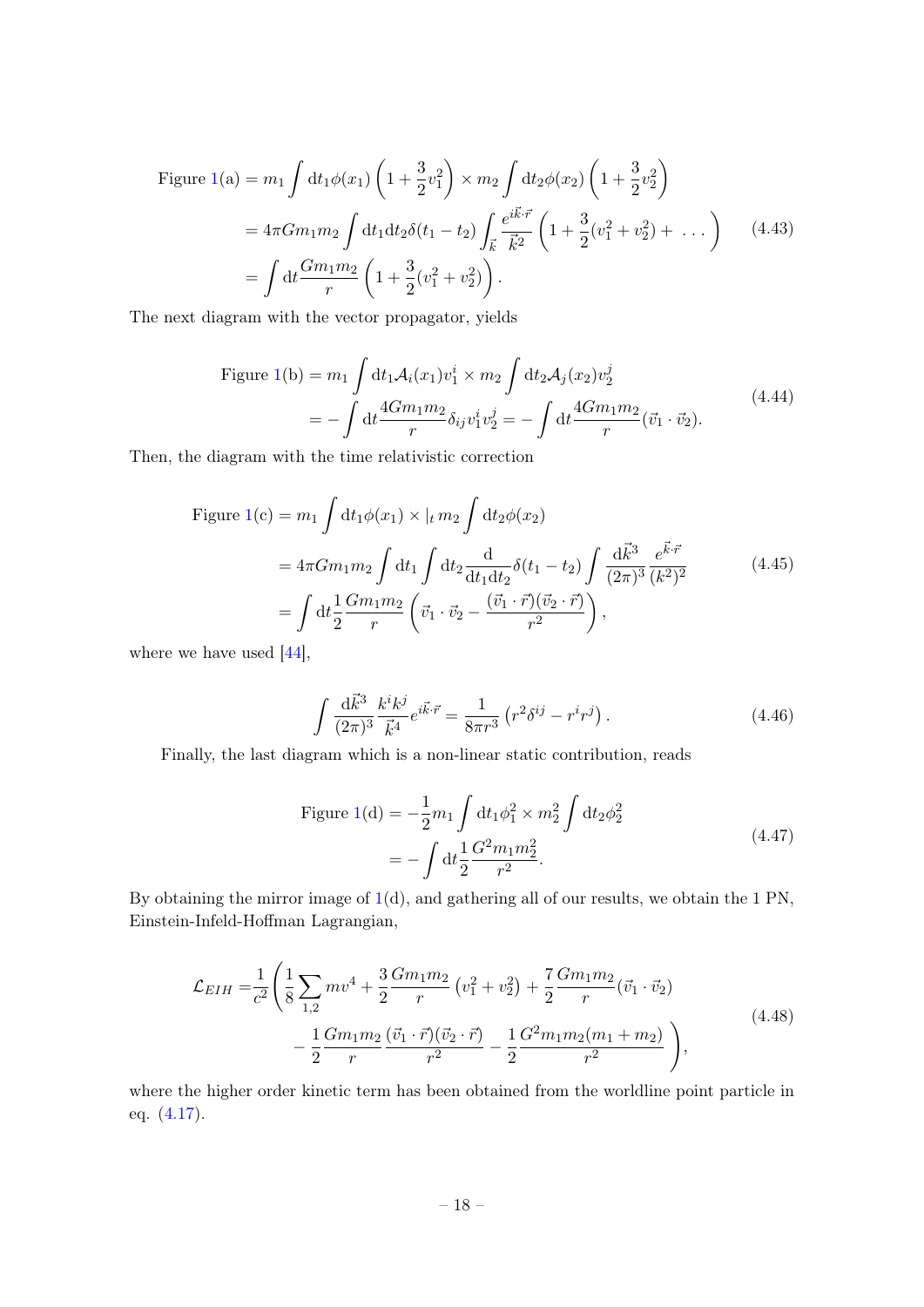

<span id="page-19-0"></span>Figure 2. The LO PN correction from the spin-orbit coupling, which is encoded in (a), and the LO PN correction from the spin-spin coupling, encoded in  $(b)$ .

#### Spinning objects

For spinning objects, two effects come into play in the dynamics from the spin-orbit and the spin-spin coupling. The LO terms are contained in the diagrams of fig. [2.](#page-19-0) We start by considering fig.  $2(a)$  $2(a)$ , which yields the well known LO spin orbit contribution,

<span id="page-19-1"></span>Figure 2(a) = 
$$
- \int dt_1 2\epsilon_{ijk} S_1^k v_1^i \partial^j \phi(x_1) \times \int dt_2 m_2 \phi(x_2)
$$
  
= 
$$
- \int dt G m_2 2\epsilon_{ijk} S_1^k v_1^i \partial^j \frac{1}{r}
$$
  
= 
$$
\int dt \frac{2}{c^3} \frac{G m_2}{r^2} \vec{S}_1 \cdot (\vec{v}_1 \times \hat{r}),
$$
 (4.49)

with  $\hat{r}$ , the unit radial vector, and where we have used,  $\epsilon_{ijk} a^i b^j c^k = a \cdot (b \times c)$ . To obtain the dynamics of the binary, the mirror image of the last diagram is needed as well.

The next LO correction, from the spin-spin coupling, is encoded in fig.  $2(b)$  $2(b)$ . This diagram yields

<span id="page-19-2"></span>Figure 2(b) = 
$$
\int dt_1 \frac{1}{2} \epsilon_{ijk} S_1^k \partial^i A^j(x_1) \times \int dt_2 \frac{1}{2} \epsilon_{lmn} S_2^n \partial^l A^m(x_2)
$$
  
= 
$$
- \int dt G \epsilon_{ijk} S_1^k \delta^{jm} \partial^i \partial^l \left(\frac{1}{r}\right) \epsilon_{lmn} S_2^n
$$
(4.50)  
= 
$$
- \int dt \frac{1}{c^4} \frac{G}{r^3} \left(\vec{S}_1 \cdot \vec{S}_2 - 3\left(\vec{S}_1 \cdot \hat{r}\right) \left(\vec{S}_2 \cdot \hat{r}\right)\right),
$$

as expected [\[23\]](#page-26-16). Therefore, the LO spin-orbit contribution, eq. [\(4.49\)](#page-19-1), enters at order 1.5 PN, while the LO spin-spin contribution, [\(4.50\)](#page-19-2), enters at 2 PN, for a maximally spinning compact object. If the star is slowly spinning, then these effects will enter into the dynamics at a higher order.

#### Size effects

The LO size effects due to gravity are contained in the diagrams of fig. [3.](#page-20-0) The correction from the spin-gravity coupling, reads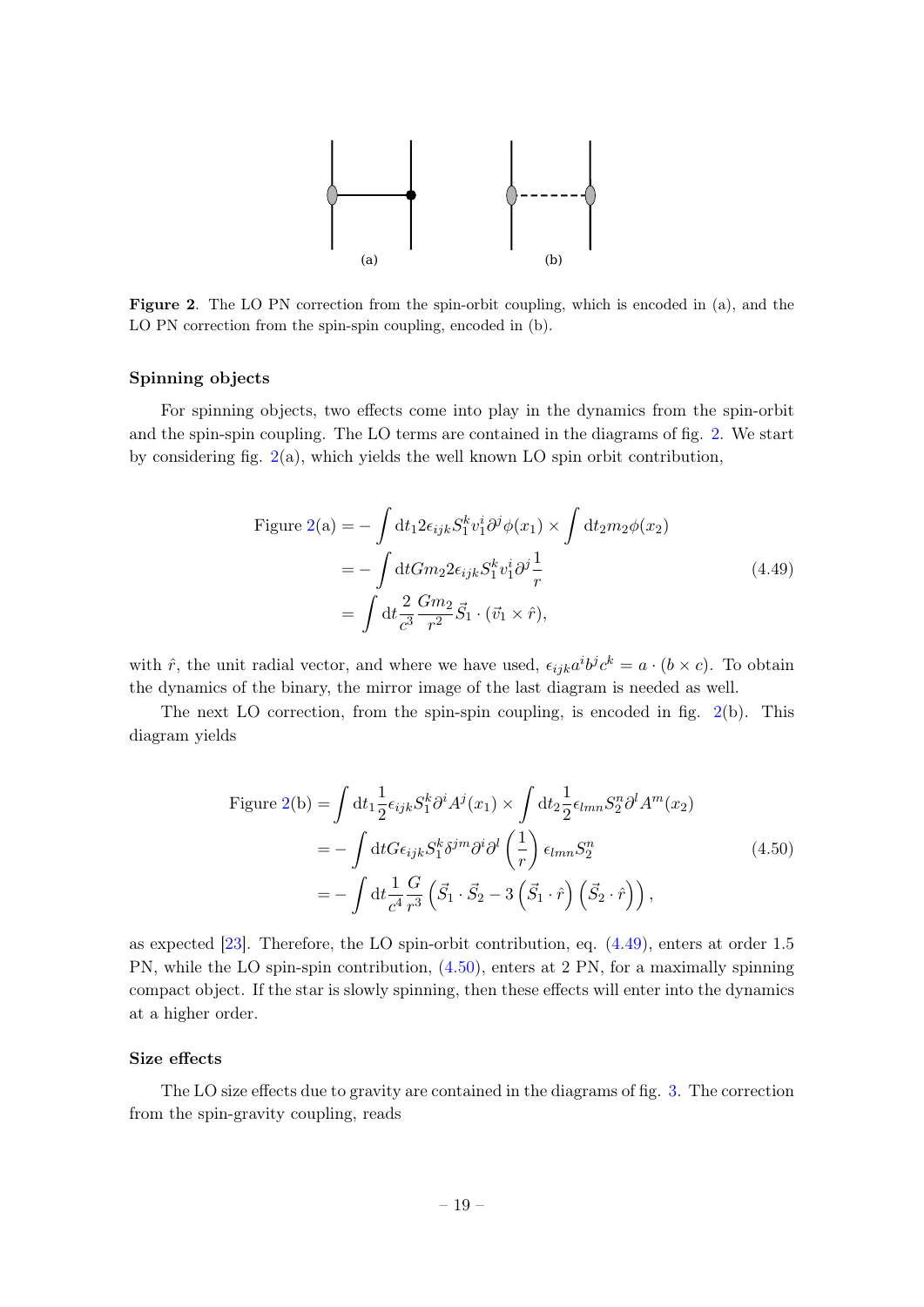

<span id="page-20-0"></span>Figure 3. Corrections due to size effects. In (a), the LO spin-size correction, while (b), the LO static size correction.

<span id="page-20-2"></span><span id="page-20-1"></span>Figure 3(a) = 
$$
\int dt_1 \frac{n_{\Omega,g}}{2} S_1^i S_1^j \partial_i \partial_j \phi(x_1) \times \int dt_2 m_2 \phi(x_2)
$$

$$
= \int dt \frac{n_{\Omega,g}}{2} \frac{Gm_2}{r^3} \left( -\vec{S}_1^2 + 3\left(\vec{S}_1 \cdot \hat{r}\right)^2 \right).
$$
(4.51)

The second diagram encodes the size effects of an extended object, even if it is not rotating. We obtain,

Figure 3(b) = 
$$
\int dt_1 \frac{n_g}{4} \partial^i \partial^j \phi(x_1) \partial_i \partial_j \phi(x_1) \times \int dt_2 m_2 \phi(x_2) m_2 \phi(x_2)
$$

$$
= \int dt_3 n_g \frac{G^2 m_2^2}{r^6}.
$$
(4.52)

Both of the size corrections agree with the literature [\[23,](#page-26-16) [27\]](#page-26-17). The mirror image of both diagrams are needed for a complete description of the system.

For the correction in eq. [\(4.52\)](#page-20-1), due to static tides, it is commonly said that it enters into the dynamics at 5 PN order. This is because the coefficient,  $n_g \propto \ell^5/G$ , with  $\ell$  the radius of the object. For a compact object,  $\ell \sim Gm$ , for which altogether with the virial theorem,  $v^2 \sim Gm/r$ , implies the parameter expansion,  $\ell/r \sim v^2$ . Therefore, one can identify that eq. [\(4.52\)](#page-20-1), will be of order  $v^{10}$ , which according to the PN counting, it is equivalent to a 5 PN. Nevertheless, this is not strictly speaking a 5 PN correction, although it helps us to understand the order at which this effect will play a role in the dynamics.

A similar analysis can be done for eq. [\(4.51\)](#page-20-2). For instance, for a NS, the coefficient  $n_{\Omega,q} \sim n_q$  [\[58\]](#page-28-10), and therefore one can conclude that the spin-size effects roughly enters at 2 PN order. The magnitude of the spin and the radius of the star will change the order at which this effect enters into the PN expansion.

#### Charge

Moving into the dynamics of the electromagnetic interaction, the 0 and 1 PN corrections are encoded in fig. [4.](#page-21-0) We start with the diagram (a), which yields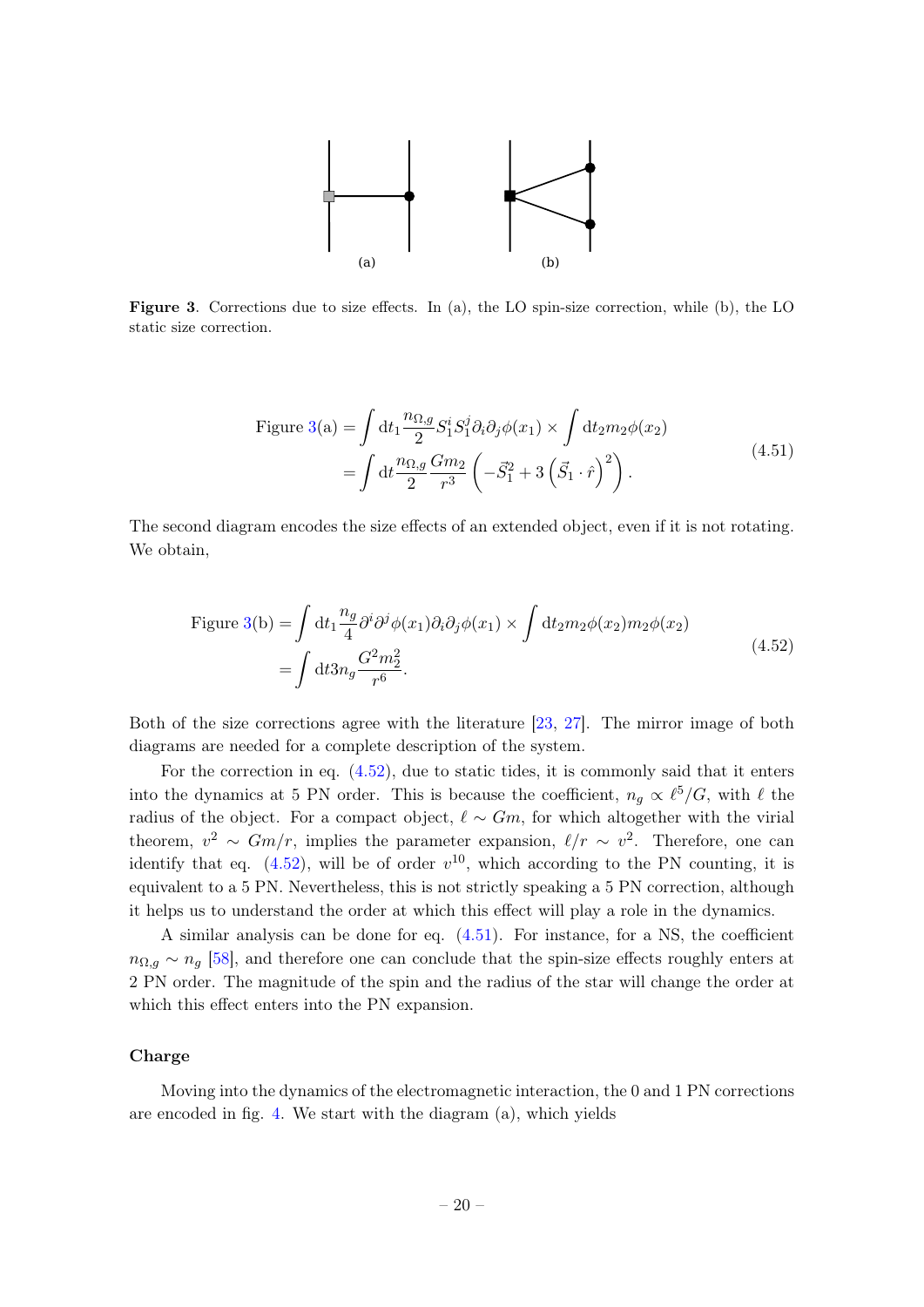

<span id="page-21-0"></span>Figure 4. Corrections due to charge. The Coulomb interaction, which is 0 PN order, is encoded in (a), while the 1 PN correction is encoded in the last two diagrams.

Figure 4(a) = 
$$
\int dt_1 q_1 A_0(x_1) \times \int dt_2 q_2 A_0(x_2)
$$
  
=  $-\int dt \frac{\mu_0}{4\pi} \frac{q_1 q_2}{r}$ , (4.53)

the Coulomb potential, which is 0 PN order.

Then, we obtain the diagram (b),

Figure 4(b) = 
$$
\int dt_1 q_1 A^i(x_1) v_{1i} \times \int dt_2 q_2 A^j(x_2) v_{2j}
$$
  
= 
$$
\frac{\mu_0}{4\pi} \frac{q_1 q_2}{r} (\vec{v}_1 \cdot \vec{v}_2).
$$
 (4.54)

The diagram (c), with the time relativistic correction, yields

Figure 4(c) = 
$$
\int dt_1 q_1 A_0(x_1) \times |_t \int dt_2 q_2 A_0(x_2)
$$
  
\n=  $-\mu_0 q_1 q_2 \int dt_1 \int dt_2 \frac{d}{dt_1 dt_2} \delta(t_1 - t_2) \int \frac{d\vec{k}^3}{(2\pi)^3} \frac{e^{\vec{k}\cdot\vec{r}}}{(k^2)^2}$  (4.55)  
\n=  $-\int dt \frac{\mu_0}{2} \frac{q_1 q_2}{4\pi} \frac{1}{r} \left(\vec{v}_1 \cdot \vec{v}_2 - \frac{(\vec{v}_1 \cdot \vec{r})(\vec{v}_2 \cdot \vec{r})}{r^2}\right)$ ,

where we used eq.  $(4.46)$ .

Gathering our results, we obtain the 1 PN correction of the electromagnetic interaction [\[25\]](#page-26-14)

$$
\mathcal{L}_{q,1\text{PN}} = \frac{1}{c^2} \left\{ \frac{\mu_0}{2} \frac{q_1 q_2}{4\pi} \frac{1}{r} \left( (\vec{v}_1 \cdot \vec{v}_2) + \frac{(\vec{v}_1 \cdot \vec{r})(\vec{v}_2 \cdot \vec{r})}{r^2} \right) \right\}.
$$
\n(4.56)

The non-linear interaction between the gravitational and electromagnetic forces that has been obtained in [\[25\]](#page-26-14), can be obtained by considering higher order corrections in the worldline point particle that describes the charged point particle in the non-relativistic parametrization, i.e.  $\propto A_0 \phi$ .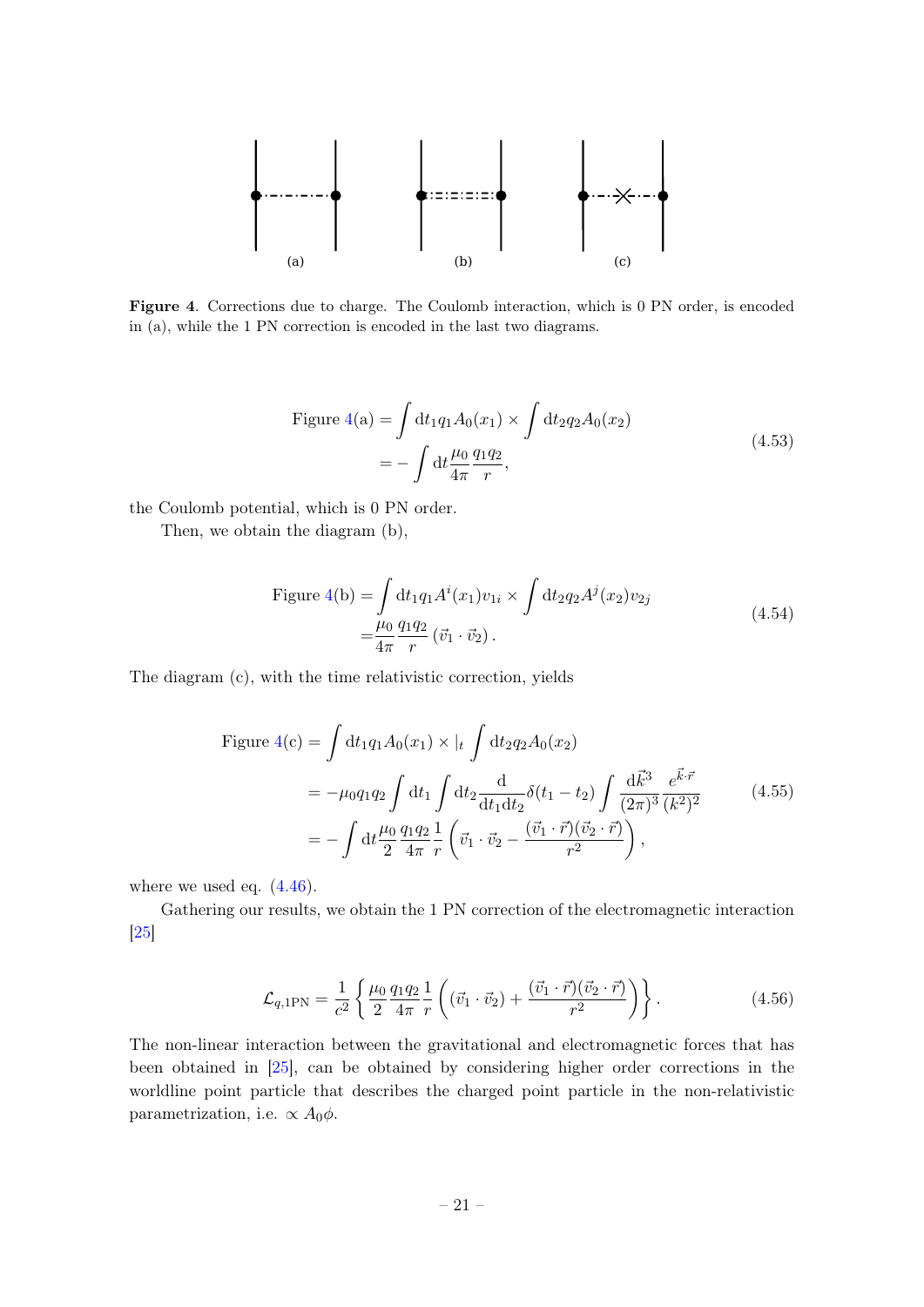

<span id="page-22-0"></span>Figure 5. The LO correction due to the polarization for a spinning compact object in diagram (a), and for a non-spinning in diagram (b).

# Polarizability

The polarization induced by an electromagnetic field is encoded in the diagrams of fig [5.](#page-22-0) For an object that is spinning, the LO correction is given by

<span id="page-22-1"></span>Figure 5(a) = 
$$
\int dt_1 n_{q_1,\Omega_1} S_1^i \partial_i A_0(x_1) \times \int dt_2 q_2 A_0(x_2)
$$
  
=  $\int dt \frac{\mu_0}{4\pi} \frac{q_2 n_{q_1,\Omega_1}}{r^2} (\hat{r} \cdot \vec{S}_1),$  (4.57)

which shows that an extended object, even without charge, will be polarized if the companion is charged and  $n_{q,\Omega} \neq 0$ . The polarization correction, even when an object is not rotating, reads

<span id="page-22-2"></span>Figure 5(b) = 
$$
\int dt_1 n_{q_1} \partial^i A_0(x_1) \partial_i A_0(x_1) \times \int dt_2 q_2^2 A_0(x_2) A_0(x_2)
$$
  
=  $\int dt n_{q_1} \left(\frac{\mu_0 q_2}{4\pi}\right)^2 \frac{1}{r^4}.$  (4.58)

The coefficients,  $n_q$  and  $n_{q,\Omega}$  for a BH are zero [\[59,](#page-28-11) [60\]](#page-28-12), while for a NS are unknown. By dimensional analysis we find that,  $n_{q,\Omega} \propto n_q \propto l^3$ , which implies that, eq. [\(4.57\)](#page-22-1) and eq. [\(4.58\)](#page-22-2), enter roughly at 1 PN and 3 PN respectively. The magnitude of the charge and the spin will change the order at which these effects enter into the dynamics.

#### Dissipative effects

We consider both electromagnetic and gravitational dissipative effects. For a nonspinning BH, dissipation takes into account for the absorption of electromagnetic and gravitational waves. For a non-spinning NS, we can think of this effect as the energy loss due to its equation of state of the matter during an electromagnetic or gravitational interaction. Dissipation on spinning objects, arises given that the spin of the body has a time dependence between the object and its tidal environment.

The dissipative correction for the gravitational case, even if the object is not rotating, reads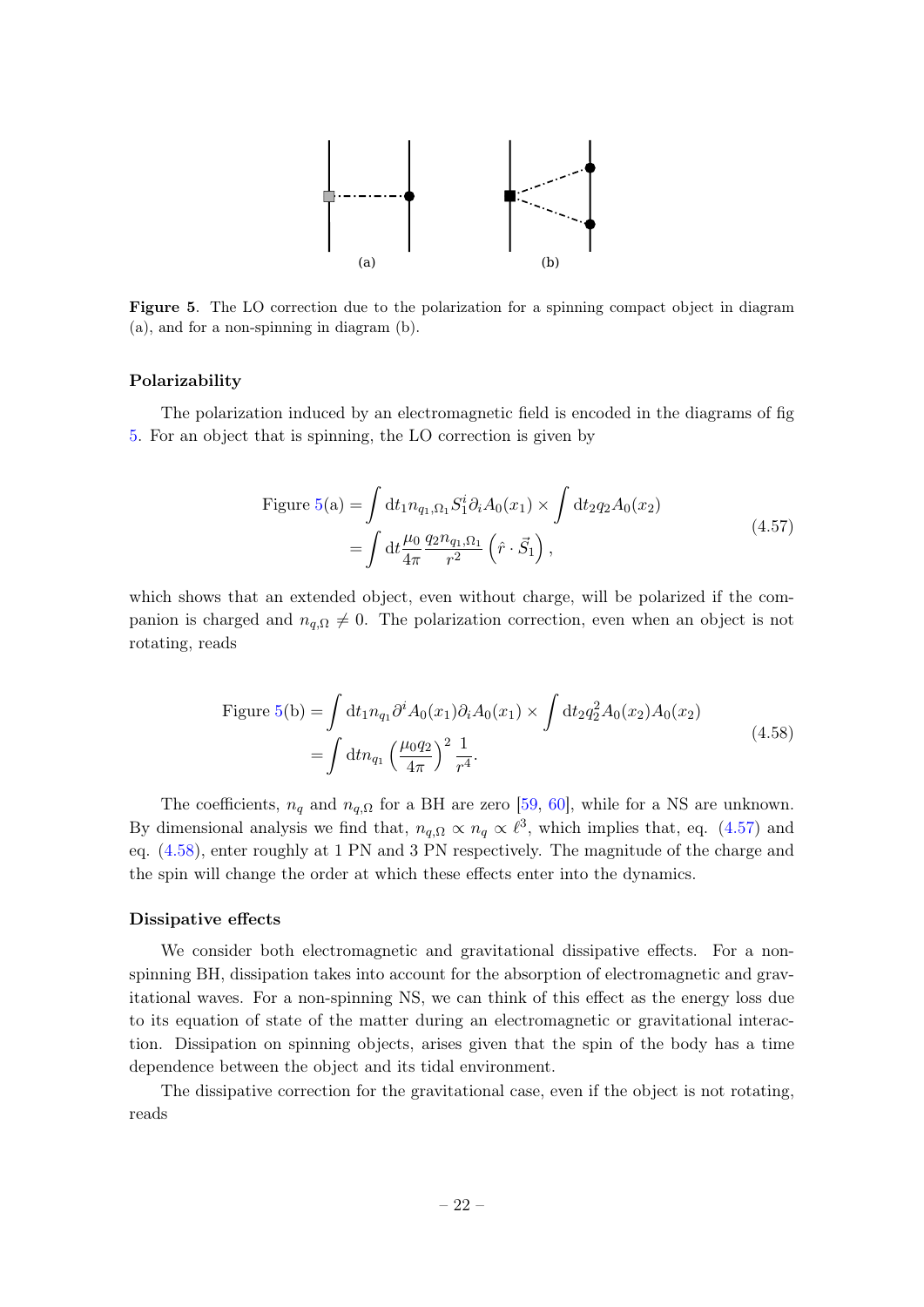

<span id="page-23-0"></span>Figure 6. The LO corrections due to dissipative effects. For the gravitational case, the LO correction receives two contributions, (a) and (b), the first one due to the gravitational interaction, and the second one due to spin. For the LO dissipative correction in the electromagnetic case, the spin part does not contribute, thus having only the diagram (c).

<span id="page-23-1"></span>Figure 6(a) = 
$$
\int dt_1 \frac{ic_{g_1}}{4} \partial_i \partial_j \phi(x_1) \partial^i \partial^j \dot{\phi}(x_1) \times m_2^2 \int dt_2 \phi^2(x_2)
$$
  
= 
$$
\int dt \frac{ic_{g_1}}{4} \partial_i \partial_j \left(\frac{Gm_2}{r}\right) \partial^i \partial^j \partial^t \left(\frac{Gm_2}{r}\right)
$$
  
= 
$$
\int dt i \partial c_{g_1} G^2 m_2^2 \frac{(\vec{r} \cdot \vec{v})}{r^8}.
$$
 (4.59)

For a BH, the coefficient,  $c_g \propto \ell_s^6/G$ , due to the absorption of GWs [\[19\]](#page-26-9), and therefore its dissipative effects enter at 6.5 PN order. For a stellar object that is described by an equation of state of matter, in the weak friction model, the coefficient  $c_q = \Theta n_q$ , with  $\Theta$ , being the time lag [\[61\]](#page-28-13). Thus, by using the Love coefficient, for which  $n_g \propto \ell^5/G$ , we conclude that if a NS is described by the weak friction approximation, its dissipative effects will play a role at  $\sim$  5.5 PN order. The intermediate line of eq. [\(4.59\)](#page-23-1), is used to obtain the equations of motion below.

If the object is spinning, the dissipative correction yields

<span id="page-23-2"></span>Figure 6 (b) = 
$$
\int dt_1 \frac{ic_{g_1,\Omega_1}}{2} \partial_i \partial_j \phi(x_1) \partial^i \partial_k \phi(x_1) \epsilon^{jkl} S_l \times m_2 \int dt_2 \phi(x_2)
$$
  
= 
$$
\int dt \frac{ic_{g_1,\Omega_1}}{2} \partial_i \partial_j \left(\frac{Gm_2}{r}\right) \partial^i \partial_k \left(\frac{Gm_2}{r}\right) \epsilon^{jkl} S_l
$$
  
= 
$$
\int dt \frac{ic_{g_1,\Omega_1}}{2} G^2 m_2^2 \left(\frac{\delta_{jk}}{r^6} + 3\frac{r_j r_k}{r^8}\right) \epsilon^{jkl} S_l.
$$
 (4.60)

For a spinning BH,  $n_{g,\Omega} \propto GM^2 \ell_+^5/\epsilon^5(\ell_+ - \ell_-)$ , depends on both of its radi,  $\ell_+$  and  $\ell$ <sub>−</sub>[\[12,](#page-26-2) [62\]](#page-28-14). A careful analysis shows that this effect scales as a 5 PN order effect, with two prefactors,  $\Omega/c$  and  $\ell_+/(\ell_+ - \ell_-)$ , and where we have considered,  $\ell_+/r \sim v^2$ . For a NS this coefficient is unknown.

In what follows, we derive the equations of motion due to the dissipative effects. The equations of motion due to the gravitational dissipative effects were derived in the Newtonian limit of a spinning star [\[27\]](#page-26-17), and therefore our LO corrections for dissipative effects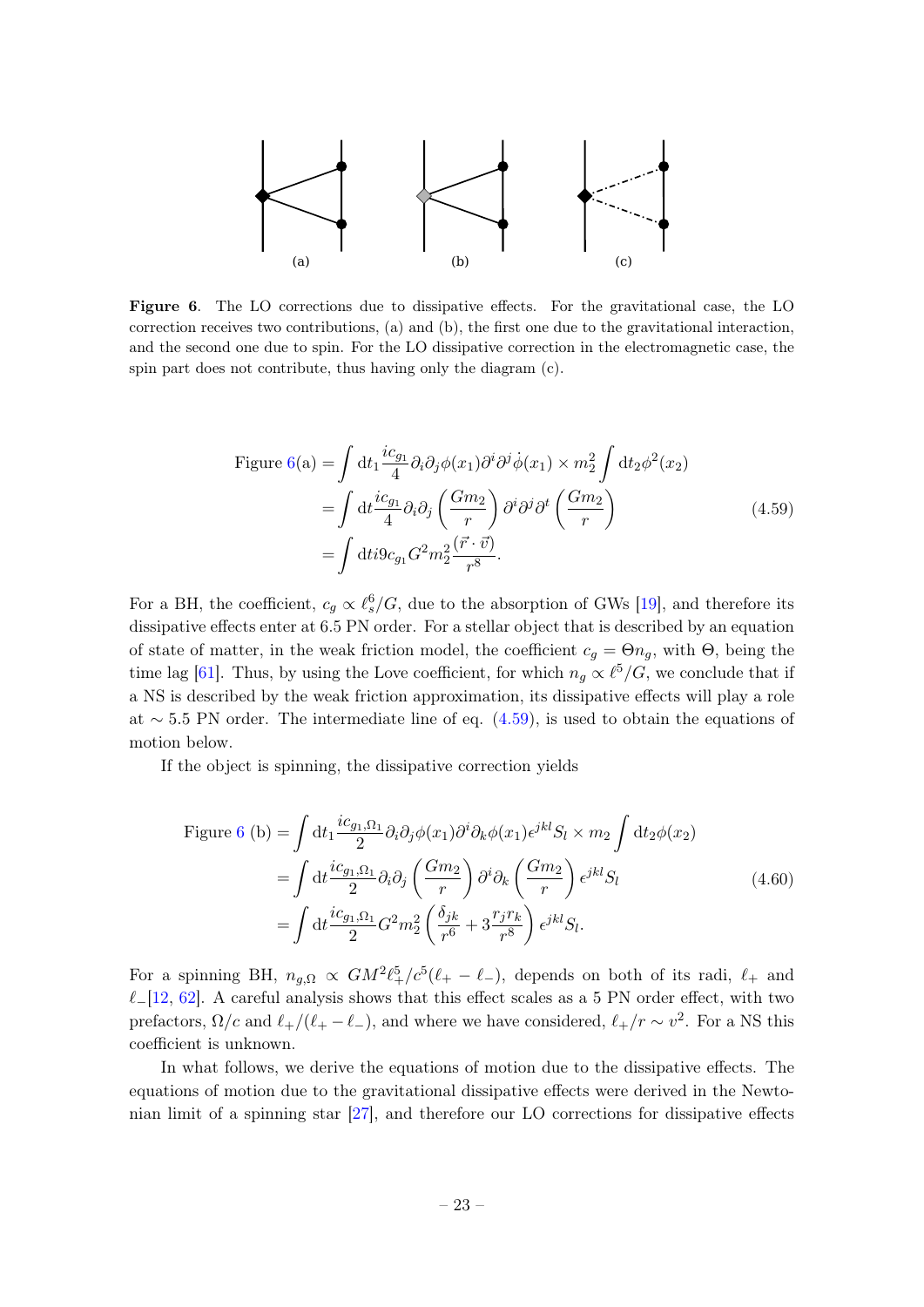should reproduce the results as well. For a dissipative system, the equations of motion can be obtained from the modified variation [\[63\]](#page-28-15),

<span id="page-24-1"></span>
$$
\delta S + i \int dt dt' \delta J_{ab}(t) \tilde{G}_{R}^{ab,cd}(t - t') J_{cd}(t') = 0,
$$
\n(4.61)

where  $J_{cd} = \Lambda^e_{\ c} \Lambda^f_{\ d} E_{ef}$ , and  $\tilde{G}_R$ , the retarded correlation function of the operators  $\tilde{\mathcal{D}}^{ab}$  [\[19\]](#page-26-9).

Then, using eq.  $(4.59)$  and  $(4.60)$  in the modified variation,  $(4.61)$ , and varying with respect to  $x^i$ , one obtains the expected equations of motion due to dissipation for a gravitationally interacting spinning star [\[27\]](#page-26-17),

$$
m_1 \dot{v}_{1i} \Big|_{\mathcal{D}} = -\frac{c_{g_1}}{2} \partial_i \partial_j \partial_k \Phi_1 \partial^i \partial_j \dot{\Phi}_1 - c_{g_1, \Omega_1} \partial_i \partial_j \partial_k \Phi_1 \partial^i \partial_k \Phi_1 \epsilon^{jkl} S_l \tag{4.62}
$$

with  $\Phi_1 = Gm_2/r$ , the Newtonian potential. The mirror image of the last two diagrams is needed for the complete description of the binary.

Moving into the electromagnetic case, the LO dissipative contribution reads

Figure 6(c) = 
$$
\int dt_1 i c_{q_1} \partial_i A_0(x_1) \partial^i \dot{A}_0(x_1) \times \int dt_2 q_2^2 A_0^2(x_2)
$$
  
= 
$$
\int dt i c_{q_1} \left(\frac{\mu_0 q_2}{4\pi}\right)^2 \partial_i \left(\frac{1}{r}\right) \partial^i \partial^t \left(\frac{1}{r}\right).
$$
 (4.63)

For a BH, the coefficient due to the absorption of electromagnetic waves,  $c_q \propto \ell_s^4$  [\[12,](#page-26-2) [19\]](#page-26-9), and therefore enters roughly at 4.5 PN order. Of course this order will change depending on the charge of the object. The equations of motion from the modified variation leads to,

$$
m_1 \dot{v}_1^i \Big|_{\mathcal{P}} = c_{q_1} \left(\frac{\mu_0 q_2}{4\pi}\right)^2 \left(\frac{v^i}{r^6} + \frac{3(\vec{r} \cdot \vec{v})r^i}{r^8}\right). \tag{4.64}
$$

#### <span id="page-24-0"></span>5 Discussion

In this work, we have obtained the LO post-Newtonian expansion of the relevant terms in the effective action that describes the most general compact object that is allowed in a theory of gravity as general relativity, which is described by its mass, spin, charge and internal structure. We have considered the effective theory for spinning extended objects that has been derived using the coset construction [\[24\]](#page-26-13), as well as the one for charged and spinning [\[12\]](#page-26-2). In [\[12\]](#page-26-2), the coefficients of the effective theory have been matched from the literature, which allows us to show the predictivity of our theory.

We have shown that, by matching the coefficients from the currently used effective theories for extended objects [\[18,](#page-26-8) [19\]](#page-26-9), which can be spinning [\[22,](#page-26-12) [23\]](#page-26-16) and charged [\[25\]](#page-26-14), our theory reproduces the well known results. In fact, we have shown that the EFT for spinning extended objects in [\[24\]](#page-26-13), is equivalent to the one in [\[23\]](#page-26-16), when considering higher order corrections of the bosons, from which the spin-acceleration correction arises. Therefore,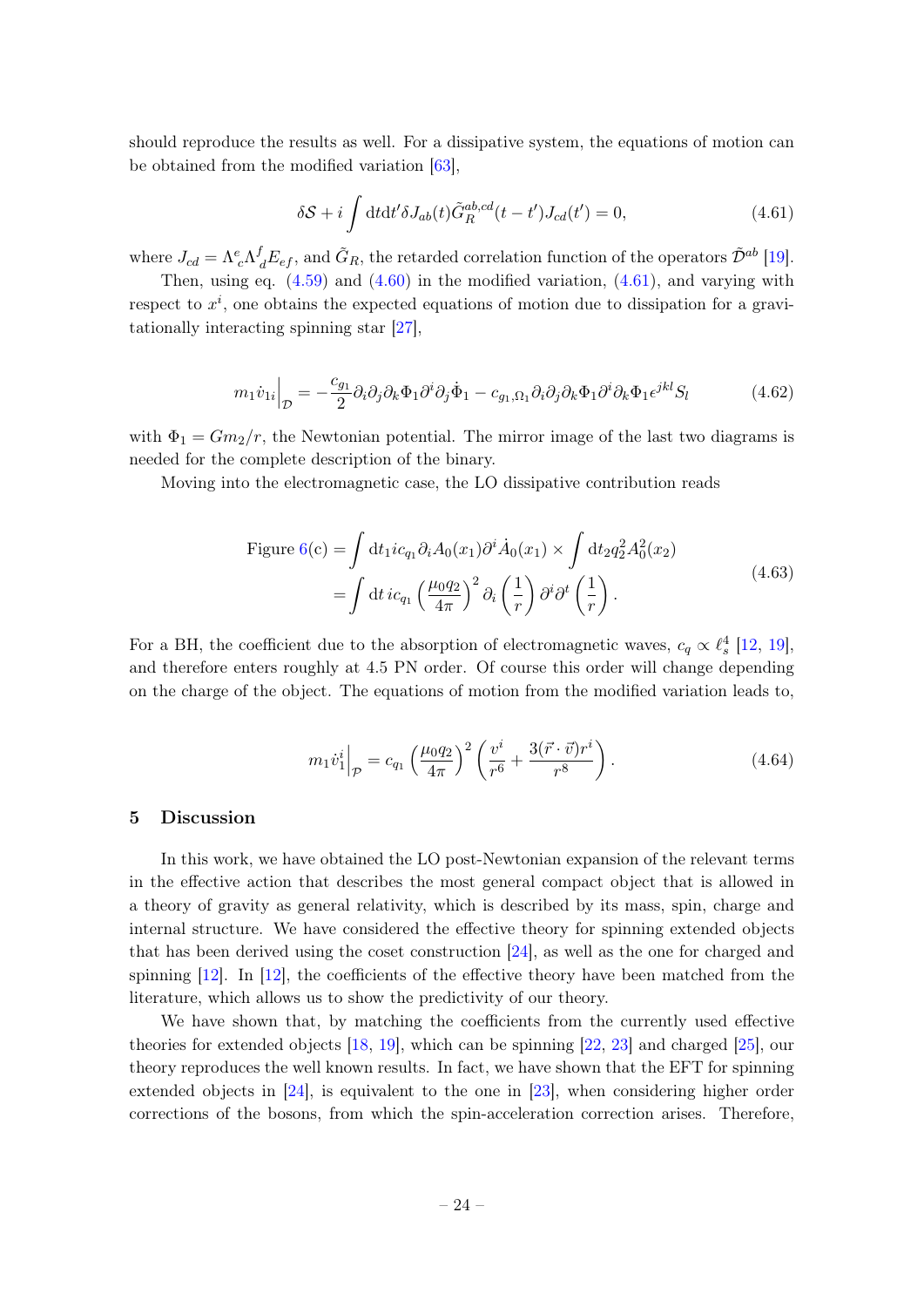our work serves as a bridge between the different effective theories, to provide a better understanding of the description of compact objects.

On the electromagnetic interaction, we obtained the Coulomb potential, which is the LO correction of the electromagnetic interaction of charged point particles in curved-spacetime, and obtained the 1 PN correction in the non-relativistic parametrization. Then, by considering spin as well, we have derived new LO results on the internal structure of charged spinning compact objects, that take into account for the polarization and dissipation of the object. Our derived results are essential to probe whether or not charged compact objects do exists in nature.

The development of the covariant building blocks of the effective theory for compact objects in [\[12,](#page-26-2) [24\]](#page-26-13), opens up the possibility to construct the effective theory to all orders, and to obtain higher order PN corrections. Therefore, this work, altogether with [\[12\]](#page-26-2), serves on the foundations for obtaining the state of the art PN results for charged spinning compact objects.

# Acknowledgments

I.M. is very thankful to J. Steinhoff and R. Patil for very valuable discussions, and to M. Levi and J. Steinhoff for making their code public. We gratefully acknowledge support from the University of Cape Town Vice Chancellor's Future Leaders 2030 Awards program which has generously funded this research and support from the South African Research Chairs Initiative of the Department of Science and Technology and the NRF.

# References

- <span id="page-25-0"></span>[1] B. Abbott et al., "Observation of Gravitational Waves from a Binary Black Hole Merger," Phys. Rev. Lett., vol. 116, no. 6, p. 061102, 2016.
- [2] B. Abbott et al., "GW170817: Observation of Gravitational Waves from a Binary Neutron Star Inspiral," Phys. Rev. Lett., vol. 119, no. 16, p. 161101, 2017.
- [3] B. P. Abbott et al., "Multi-messenger Observations of a Binary Neutron Star Merger," Astrophys. J. Lett., vol. 848, no. 2, p. L12, 2017.
- [4] B. P. Abbott et al., "Gravitational Waves and Gamma-rays from a Binary Neutron Star Merger: GW170817 and GRB 170817A," Astrophys. J. Lett., vol. 848, no. 2, p. L13, 2017.
- <span id="page-25-1"></span>[5] R. Abbott et al., "Observation of Gravitational Waves from Two Neutron Star–Black Hole Coalescences," Astrophys. J. Lett., vol. 915, no. 1, p. L5, 2021.
- <span id="page-25-2"></span>[6] R. Abbott et al., "Population Properties of Compact Objects from the Second LIGO-Virgo Gravitational-Wave Transient Catalog," Astrophys. J. Lett., vol. 913, no. 1, p. L7, 2021.
- <span id="page-25-3"></span>[7] R. Abbott et al., "GWTC-2: Compact Binary Coalescences Observed by LIGO and Virgo During the First Half of the Third Observing Run," Phys. Rev. X, vol. 11, p. 021053, 2021.
- <span id="page-25-4"></span>[8] A. Buikema, C. Cahillane, G. Mansell, C. Blair, R. Abbott, C. Adams, R. Adhikari, A. Ananyeva, S. Appert, K. Arai, and et al., "Sensitivity and performance of the advanced ligo detectors in the third observing run," Physical Review D, vol. 102, no. 6.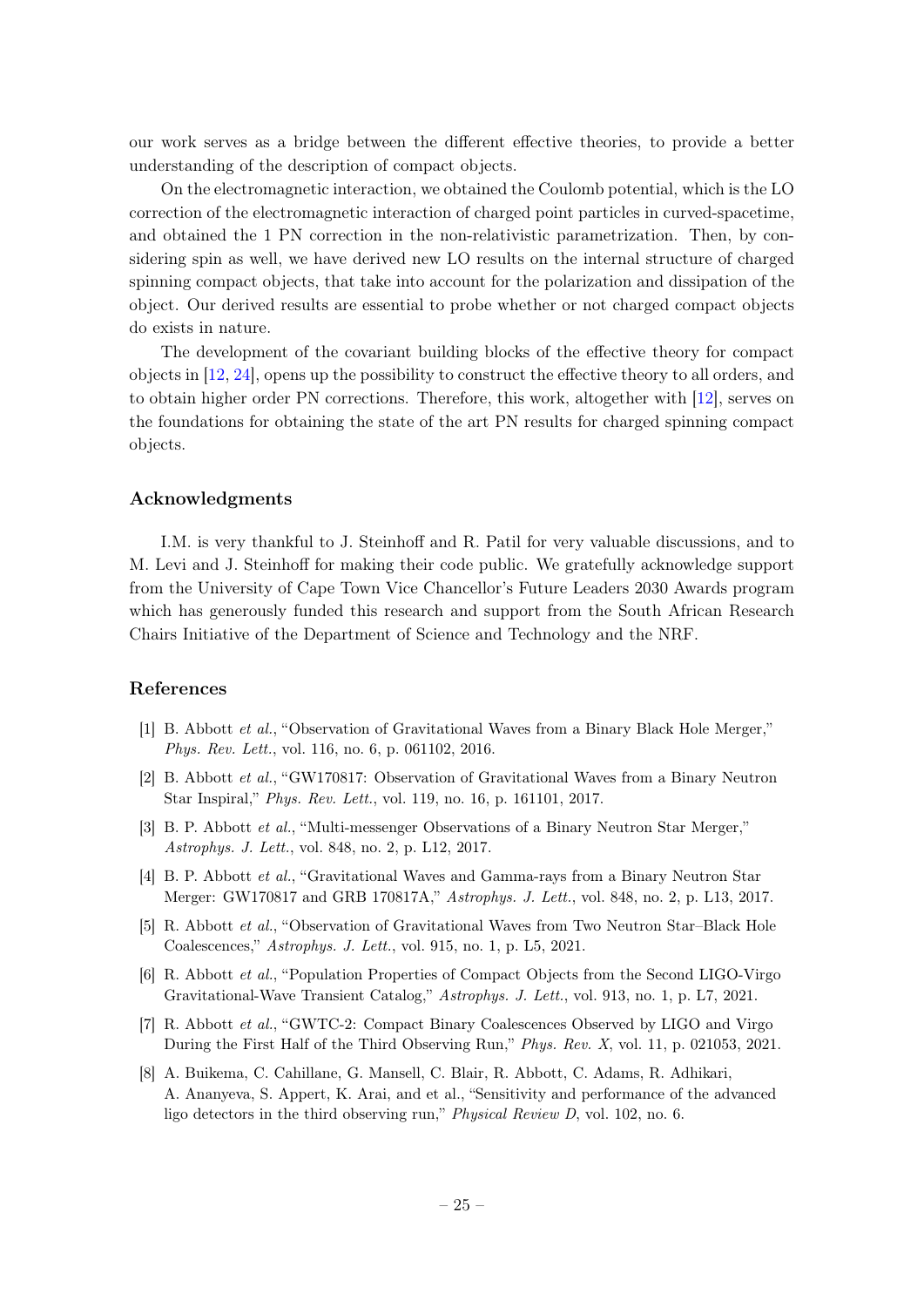- <span id="page-26-0"></span>[9] M. Punturo et al., "The Einstein Telescope: A third-generation gravitational wave observatory," Class. Quant. Grav., vol. 27, p. 194002, 2010.
- [10] M. Maggiore et al., "Science Case for the Einstein Telescope," JCAP, vol. 03, p. 050, 2020.
- <span id="page-26-1"></span>[11] E. Barausse et al., "Prospects for Fundamental Physics with LISA," Gen. Rel. Grav., vol. 52, no. 8, p. 81, 2020.
- <span id="page-26-2"></span>[12] I. Martínez, "Effective actions for compact objects in an effective field theory of gravity," 11 2021.
- <span id="page-26-3"></span>[13] E. E. Flanagan and T. Hinderer, "Constraining neutron star tidal Love numbers with gravitational wave detectors," Phys. Rev. D, vol. 77, p. 021502, 2008.
- <span id="page-26-4"></span>[14] I. Martínez and A. Weltman, "Effective Field Theory for Compact Object Evolution in Non-Relativistic General Relativity," 12 2020. arXiv:2012.04140.
- <span id="page-26-5"></span>[15] L. Blanchet, "Gravitational radiation from post-Newtonian sources and inspiralling compact binaries," Living Rev. Rel., vol. 9, p. 4, 2006.
- <span id="page-26-6"></span>[16] J. G. Baker, J. R. van Meter, S. T. McWilliams, J. Centrella, and B. J. Kelly, "Consistency of post-Newtonian waveforms with numerical relativity," Phys. Rev. Lett., vol. 99, p. 181101, 2007.
- <span id="page-26-7"></span>[17] M. Boyle, D. A. Brown, L. E. Kidder, A. H. Mroue, H. P. Pfeiffer, M. A. Scheel, G. B. Cook, and S. A. Teukolsky, "High-accuracy comparison of numerical relativity simulations with post-Newtonian expansions," Phys. Rev. D, vol. 76, p. 124038, 2007.
- <span id="page-26-8"></span>[18] W. D. Goldberger and I. Z. Rothstein, "An Effective field theory of gravity for extended objects," Phys. Rev. D, vol. 73, p. 104029, 2006.
- <span id="page-26-9"></span>[19] W. D. Goldberger and I. Z. Rothstein, "Dissipative effects in the worldline approach to black hole dynamics," Phys. Rev. D, vol. 73, p. 104030, 2006.
- <span id="page-26-10"></span>[20] W. D. Goldberger and I. Z. Rothstein, "Towers of Gravitational Theories," Gen. Rel. Grav., vol. 38, pp. 1537–1546, 2006.
- <span id="page-26-11"></span>[21] B. Kol and M. Smolkin, "Non-Relativistic Gravitation: From Newton to Einstein and Back," Class. Quant. Grav., vol. 25, p. 145011, 2008.
- <span id="page-26-12"></span>[22] R. A. Porto, "Post-Newtonian corrections to the motion of spinning bodies in NRGR," Phys. Rev. D, vol. 73, p. 104031, 2006.
- <span id="page-26-16"></span>[23] M. Levi and J. Steinhoff, "Spinning gravitating objects in the effective field theory in the post-Newtonian scheme," JHEP, vol. 09, p. 219, 2015.
- <span id="page-26-13"></span>[24] L. V. Delacrétaz, S. Endlich, A. Monin, R. Penco, and F. Riva, "(Re-)Inventing the Relativistic Wheel: Gravity, Cosets, and Spinning Objects," JHEP, vol. 11, p. 008, 2014.
- <span id="page-26-14"></span>[25] R. Patil, "EFT approach to general relativity: correction to EIH Lagrangian due to electromagnetic charge," Gen. Rel. Grav., vol. 52, no. 9, p. 95, 2020.
- <span id="page-26-15"></span>[26] W. D. Goldberger and A. Ross, "Gravitational radiative corrections from effective field theory," Phys. Rev. D, vol. 81, p. 124015, 2010.
- <span id="page-26-17"></span>[27] S. Endlich and R. Penco, "Effective field theory approach to tidal dynamics of spinning astrophysical systems," Phys. Rev. D, vol. 93, no. 6, p. 064021, 2016.
- <span id="page-26-18"></span>[28] R. A. Porto, "Absorption effects due to spin in the worldline approach to black hole dynamics," Phys. Rev. D, vol. 77, p. 064026, 2008.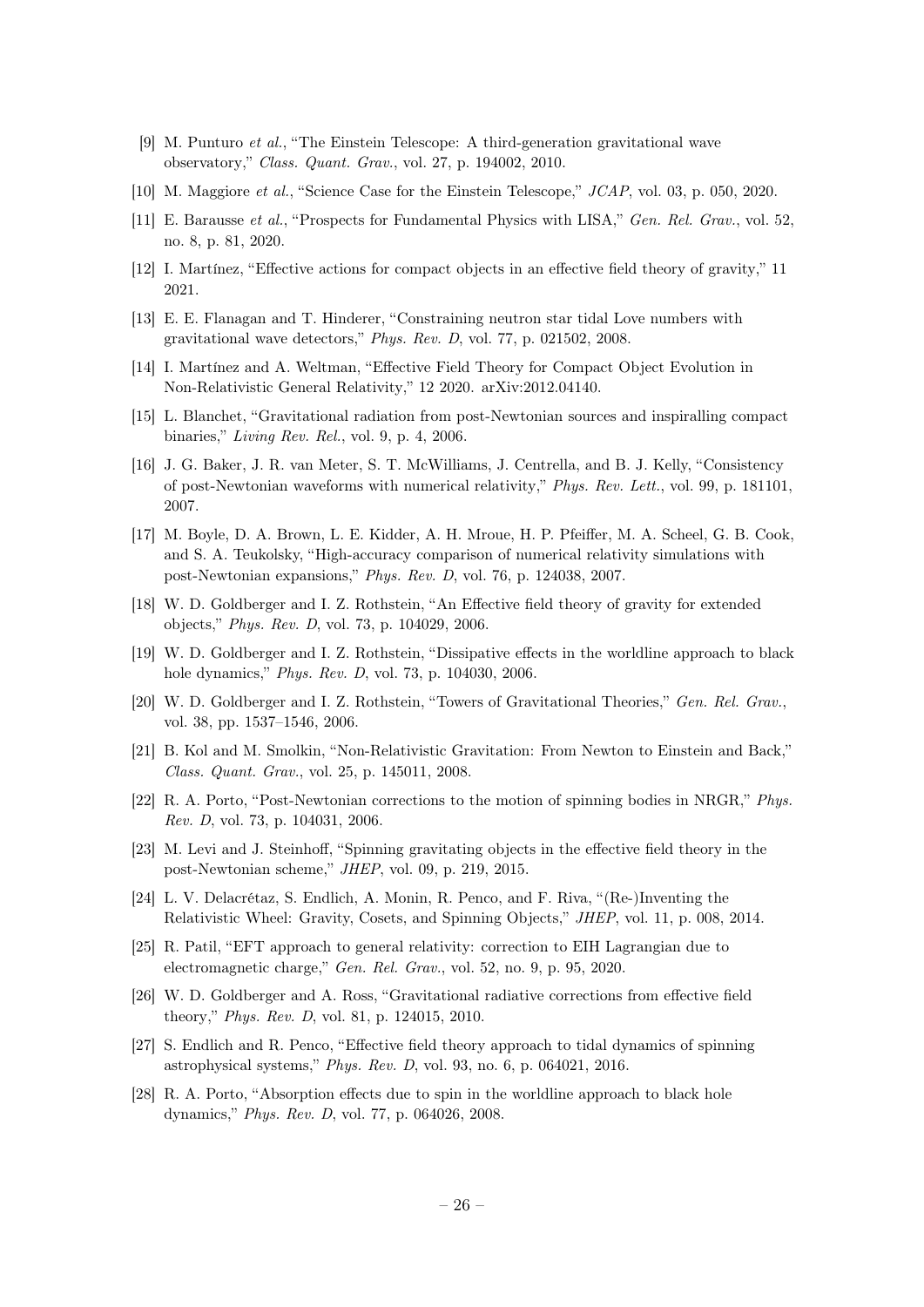- <span id="page-27-0"></span>[29] W. D. Goldberger, J. Li, and I. Z. Rothstein, "Non-conservative effects on spinning black holes from world-line effective field theory," JHEP, vol. 06, p. 053, 2021.
- <span id="page-27-1"></span>[30] M. Levi and J. Steinhoff, "Complete conservative dynamics for inspiralling compact binaries with spins at the fourth post-Newtonian order," JCAP, vol. 09, p. 029, 2021.
- <span id="page-27-2"></span>[31] A. Einstein, L. Infeld, and B. Hoffmann, "The gravitational equations and the problem of motion," Annals of Mathematics, vol. 39, no. 1, pp. 65–100, 1938.
- <span id="page-27-3"></span>[32] S. Foffa and R. Sturani, "Effective field theory calculation of conservative binary dynamics at third post-Newtonian order," Phys. Rev. D, vol. 84, p. 044031, 2011.
- <span id="page-27-4"></span>[33] S. Foffa, R. A. Porto, I. Rothstein, and R. Sturani, "Conservative dynamics of binary systems to fourth Post-Newtonian order in the EFT approach II: Renormalized Lagrangian," Phys. Rev. D, vol. 100, no. 2, p. 024048, 2019.
- <span id="page-27-5"></span>[34] S. Foffa, P. Mastrolia, R. Sturani, C. Sturm, and W. J. Torres Bobadilla, "Static two-body potential at fifth post-Newtonian order," Phys. Rev. Lett., vol. 122, no. 24, p. 241605, 2019.
- <span id="page-27-6"></span>[35] M. Levi, "Next to Leading Order gravitational Spin1-Spin2 coupling with Kaluza-Klein reduction," Phys. Rev. D, vol. 82, p. 064029, 2010.
- [36] R. A. Porto and I. Z. Rothstein, "Next to Leading Order Spin(1)Spin(1) Effects in the Motion of Inspiralling Compact Binaries," Phys. Rev. D, vol. 78, p. 044013, 2008. [Erratum: Phys.Rev.D 81, 029905 (2010)].
- [37] R. A. Porto and I. Z. Rothstein, "Spin(1)Spin(2) Effects in the Motion of Inspiralling Compact Binaries at Third Order in the Post-Newtonian Expansion," Phys. Rev. D, vol. 78, p. 044012, 2008. [Erratum: Phys.Rev.D 81, 029904 (2010)].
- [38] M. Levi, "Next to Leading Order gravitational Spin-Orbit coupling in an Effective Field Theory approach," Phys. Rev. D, vol. 82, p. 104004, 2010.
- <span id="page-27-7"></span>[39] R. A. Porto, "Next to leading order spin-orbit effects in the motion of inspiralling compact binaries," Class. Quant. Grav., vol. 27, p. 205001, 2010.
- <span id="page-27-8"></span>[40] M. Levi, S. Mougiakakos, and M. Vieira, "Gravitational cubic-in-spin interaction at the next-to-leading post-Newtonian order," JHEP, vol. 01, p. 036, 2021.
- [41] M. Levi and F. Teng, "NLO gravitational quartic-in-spin interaction," JHEP, vol. 01, p. 066, 2021.
- [42] M. Levi, A. J. Mcleod, and M. Von Hippel, "N<sup>3</sup>LO gravitational spin-orbit coupling at order  $G<sup>4</sup>$ ," JHEP, vol. 07, p. 115, 2021.
- <span id="page-27-9"></span>[43] M. Levi, A. J. Mcleod, and M. Von Hippel, "N<sup>3</sup>LO gravitational quadratic-in-spin interactions at  $G<sup>4</sup>$ ," JHEP, vol. 07, p. 116, 2021.
- <span id="page-27-10"></span>[44] R. A. Porto, "The effective field theorist approach to gravitational dynamics," Phys. Rept., vol. 633, pp. 1–104, 2016.
- <span id="page-27-11"></span>[45] M. Levi, "Effective Field Theories of Post-Newtonian Gravity: A comprehensive review," Rept. Prog. Phys., vol. 83, no. 7, p. 075901, 2020.
- <span id="page-27-12"></span>[46] K. Akiyama et al., "First M87 Event Horizon Telescope Results. I. The Shadow of the Supermassive Black Hole," Astrophys. J. Lett., vol. 875, p. L1, 2019.
- <span id="page-27-13"></span>[47] A. Hewish, S. J. Bell, J. D. H. Pilkington, P. F. Scott, and R. A. Collins, "Observation of a rapidly pulsating radio source," Nature, vol. 217, pp. 709–713, 1968.